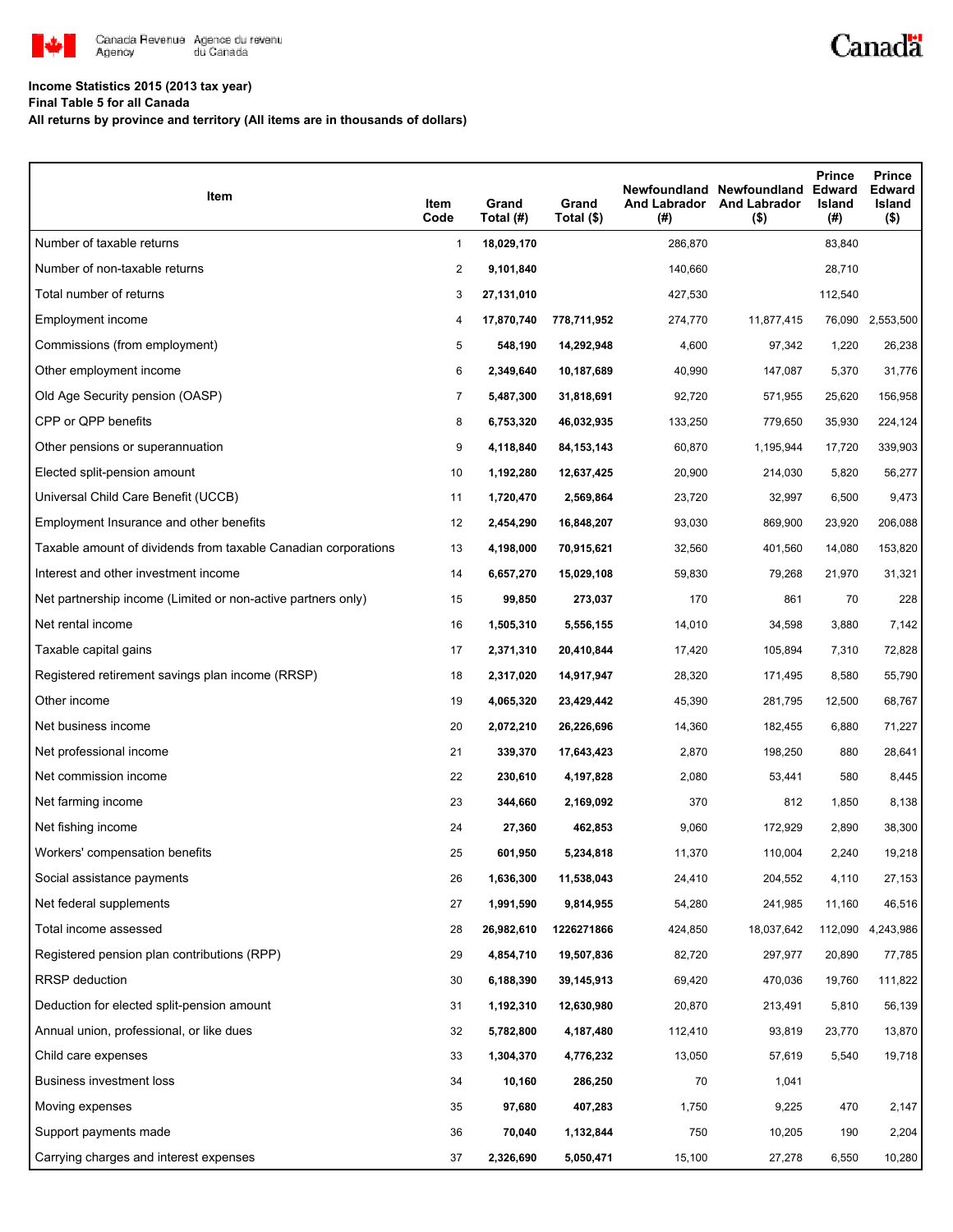

## **Income Statistics 2015 (2013 tax year)**

**Final Table 5 for all Canada**

## **All returns by province and territory (All items are in thousands of dollars)**

| Item                                                                                           | Item<br>Code | Grand<br>Total (#) | Grand<br>Total (\$) | (#)     | Newfoundland Newfoundland<br>And Labrador And Labrador<br>$($ \$) | <b>Prince</b><br><b>Edward</b><br>Island<br>(#) | <b>Prince</b><br><b>Edward</b><br>Island<br>$($ \$) |
|------------------------------------------------------------------------------------------------|--------------|--------------------|---------------------|---------|-------------------------------------------------------------------|-------------------------------------------------|-----------------------------------------------------|
| Deductions for CPP/QPP contributions on self-employment and<br>other earnings                  | 38           | 1,687,700          | 1,335,979           | 16,700  | 14,492                                                            | 6,620                                           | 4,976                                               |
| Deductions for provincial parental insurance plan (PPIP) premiums<br>on self-employment income | 39           | 440,250            | 34,458              |         |                                                                   |                                                 |                                                     |
| Exploration and development expenses                                                           | 40           | 69,050             | 763,358             | 220     | 2,163                                                             | 40                                              | 397                                                 |
| Other employment expenses                                                                      | 41           | 816,210            | 4,058,689           | 11,260  | 43,350                                                            | 2,200                                           | 9,559                                               |
| Clergy residence deduction                                                                     | 42           | 28,300             | 370,110             | 680     | 6,351                                                             | 140                                             | 1,540                                               |
| Other deductions                                                                               | 43           | 729,300            | 2,243,833           | 14,180  | 20,115                                                            | 4,270                                           | 5,999                                               |
| Total deductions before adjustments                                                            | 44           | 14,485,940         | 95,950,487          | 205,860 | 1,267,441                                                         | 56,540                                          | 317,364                                             |
| Social benefits repayment                                                                      | 45           | 519,520            | 1,477,401           | 15,380  | 31,530                                                            | 1,970                                           | 5,038                                               |
| Net income after adjustments                                                                   | 46           | 26,882,710         | 1130277164          | 424,140 | 16,743,752                                                        | 111,780                                         | 3,926,920                                           |
| Canadian Forces personnel and police deduction                                                 | 47           | 3,150              | 83,218              | 10      | 166                                                               |                                                 |                                                     |
| Security options deductions                                                                    | 48           | 48,430             | 2,273,707           | 190     | 4,506                                                             | 20                                              | 130                                                 |
| Other payments deductions                                                                      | 49           | 3,865,850          | 26,585,779          | 88,160  | 556,515                                                           | 16,720                                          | 92,868                                              |
| Non-capital losses of other years                                                              | 50           | 34,800             | 359,428             | 240     | 2,350                                                             | 110                                             | 892                                                 |
| Net capital losses of other years                                                              | 51           | 613,460            | 1,856,484           | 3,210   | 5,840                                                             | 1,750                                           | 3,721                                               |
| Capital gains deduction                                                                        | 52           | 65,090             | 4,480,721           | 560     | 41,423                                                            | 470                                             | 33,557                                              |
| Northern residents deductions                                                                  | 53           | 257,770            | 885,288             | 13,120  | 70,048                                                            | 70                                              | 217                                                 |
| Additional deductions                                                                          | 54           | 217,060            | 1,425,494           | 1,580   | 9,485                                                             | 960                                             | 4,583                                               |
| Farming/fishing losses of prior years                                                          | 55           | 13,290             | 140,231             | 30      | 226                                                               | 100                                             | 2,068                                               |
| Total deductions from net income                                                               | 56           | 4,976,570          | 38,102,958          | 105,670 | 690,560                                                           | 19,690                                          | 138,186                                             |
| Taxable income assessed                                                                        | 57           | 26,182,430         | 1092325095          | 409,410 | 16,054,257                                                        | 110,190                                         | 3,789,201                                           |
| Basic personal amount                                                                          | 58           | 27,062,790         | 297,513,297         | 427,530 | 4,706,525                                                         | 112,540                                         | 1,237,353                                           |
| Age amount                                                                                     | 59           | 5,224,190          | 32,208,685          | 90,680  | 588,541                                                           | 24,950                                          | 157,199                                             |
| Spouse or common-law partner amount                                                            | 60           | 2,134,140          | 16,024,994          | 28,370  | 188,072                                                           | 6,280                                           | 39,558                                              |
| Amount for eligible dependant                                                                  | 61           | 944,120            | 9,859,765           | 14,280  | 150,007                                                           | 4,590                                           | 47,730                                              |
| Amount for children 17 and under                                                               | 62           | 3,786,030          | 14,903,218          | 52,340  | 191,114                                                           | 15,390                                          | 60,450                                              |
| Amount for infirm dependants age 18 or older                                                   | 63           | 18,370             | 83,551              | 530     | 2,844                                                             | 140                                             | 761                                                 |
| CPP or QPP contributions through employment                                                    | 64           | 15,440,330         | 24,030,376          | 241,810 | 357,557                                                           | 66,220                                          | 89,009                                              |
| CPP or QPP contributions on self-employment and other earnings                                 | 65           | 1,687,700          | 1,335,979           | 16,700  | 14,492                                                            | 6,620                                           | 4,976                                               |
| Employment Insurance premiums                                                                  | 66           | 15,300,890         | 8,819,900           | 253,900 | 145,813                                                           | 69,890                                          | 37,010                                              |
| PPIP premiums paid                                                                             | 67           | 3,758,750          | 745,883             |         |                                                                   |                                                 |                                                     |
| PPIP premiums payable on employment income                                                     | 68           | 110,960            | 22,965              |         |                                                                   |                                                 |                                                     |
| PPIP premiums payable on self-employment income                                                | 69           | 445,370            | 44,430              |         |                                                                   |                                                 |                                                     |
| Volunteer firefighters' amount                                                                 | 70           | 40,750             | 122,232             | 4,620   | 13,838                                                            | 870                                             | 2,604                                               |
| Canada employment amount                                                                       | 71           | 17,728,850         | 19,078,317          | 278,060 | 297,257                                                           | 75,960                                          | 82,923                                              |
| Public transit amount                                                                          | 72           | 1,746,020          | 1,488,888           | 2,170   | 920                                                               | 650                                             | 183                                                 |
| Children's fitness amount                                                                      | 73           | 1,659,640          | 912,903             | 22,070  | 12,332                                                            | 7,300                                           | 4,149                                               |
| Children's arts amount                                                                         | 74           | 605,810            | 312,523             | 9,070   | 4,760                                                             | 2,210                                           | 987                                                 |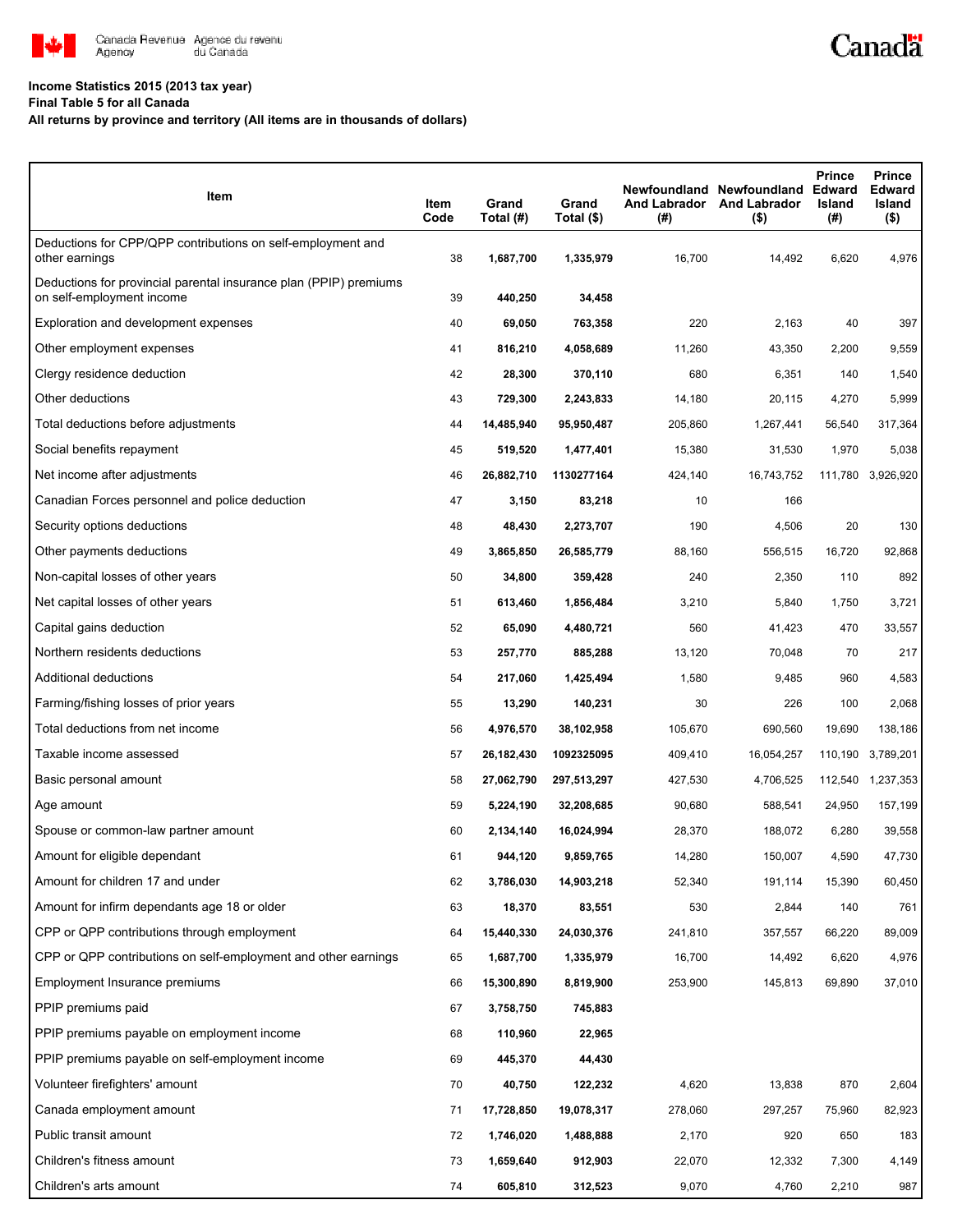

## **Income Statistics 2015 (2013 tax year)**

**Final Table 5 for all Canada**

**All returns by province and territory (All items are in thousands of dollars)**

| <b>Item</b>                                                       | Item<br>Code | Grand<br>Total (#) | Grand<br>Total (\$) | (#)     | Newfoundland Newfoundland Edward<br>And Labrador And Labrador<br>$($ \$) | <b>Prince</b><br><b>Island</b><br>(#) | <b>Prince</b><br><b>Edward</b><br>Island<br>(\$) |
|-------------------------------------------------------------------|--------------|--------------------|---------------------|---------|--------------------------------------------------------------------------|---------------------------------------|--------------------------------------------------|
| Home buyers' amount                                               | 75           | 187,510            | 838,121             | 2,740   | 12,467                                                                   | 650                                   | 2,923                                            |
| Pension income amount                                             | 76           | 4,785,430          | 9,132,878           | 75,660  | 144,529                                                                  | 21,260                                | 40,484                                           |
| Caregiver amount                                                  | 77           | 239,380            | 1,262,607           | 4,850   | 23,860                                                                   | 800                                   | 4,124                                            |
| Disability amount                                                 | 78           | 712,570            | 5,480,277           | 14,960  | 114,715                                                                  | 4,840                                 | 37,153                                           |
| Disability amount transferred from a dependant                    | 79           | 243,810            | 2,475,590           | 5,740   | 57,478                                                                   | 1,660                                 | 16,526                                           |
| Interest paid on student loans                                    | 80           | 620,900            | 321,558             | 15,470  | 8,013                                                                    | 4,380                                 | 2,490                                            |
| Tuition, education, and textbook amounts                          | 81           | 1,728,920          | 9,285,031           | 25,810  | 125,607                                                                  | 6,810                                 | 37,006                                           |
| Tuition, education, and textbook amounts transferred from a child | 82           | 716,010            | 3,629,951           | 9,880   | 45,908                                                                   | 3,100                                 | 16,341                                           |
| Amounts transferred from spouse or common-law partner             | 83           | 1,241,360          | 6,363,562           | 22,920  | 128,347                                                                  | 5,680                                 | 31,733                                           |
| Medical expenses                                                  | 84           | 4,547,070          | 11,064,376          | 90,660  | 199,306                                                                  | 27,920                                | 66,009                                           |
| Total tax credits on personal amounts                             | 85           | 27,073,100         | 71,606,665          | 427,530 | 1,130,178                                                                | 112,540                               | 302,965                                          |
| Allowable charitable donations and government gifts               | 86           | 5,766,310          | 9,312,777           | 85,820  | 86,495                                                                   | 26,590                                | 33,853                                           |
| Eligible cultural and ecological gifts                            | 87           | 5,920              | 70,053              | 70      | 66                                                                       |                                       |                                                  |
| Total tax credit on donations and gifts                           | 88           | 5,730,100          | 2,605,346           | 84,800  | 23,295                                                                   | 26,360                                | 9,354                                            |
| Total federal non-refundable tax credits                          | 89           | 27,074,140         | 74,212,011          | 427,530 | 1,153,472                                                                | 112,540                               | 312,319                                          |
| Federal dividend tax credit                                       | 90           | 3,746,930          | 9,559,749           | 29,610  | 54,153                                                                   | 12,100                                | 20,086                                           |
| Overseas employment tax credit                                    | 91           | 6,290              | 59,850              | 540     | 5,096                                                                    | 50                                    | 458                                              |
| Minimum tax carryover                                             | 92           | 47,090             | 133,934             | 460     | 1,280                                                                    | 200                                   | 550                                              |
| Basic federal tax                                                 | 93           | 16,943,960         | 128,223,628         | 263,050 | 1,849,370                                                                | 71,120                                | 353,613                                          |
| Federal Foreign Tax Credit                                        | 94           | 1,285,800          | 1,084,346           | 7,370   | 12,985                                                                   | 3,290                                 | 2,031                                            |
| Federal Political contribution tax credit                         | 95           | 150,810            | 25,066              | 940     | 181                                                                      | 1,050                                 | 163                                              |
| <b>Investment Tax Credit</b>                                      | 96           | 33,310             | 62,583              | 760     | 811                                                                      | 930                                   | 1,049                                            |
| Labour-sponsored funds tax credit                                 | 97           | 326,350            | 144,384             | 20      | 8                                                                        |                                       |                                                  |
| Alternative minimum tax payable                                   | 98           | 39,330             | 186,478             | 300     | 1,404                                                                    | 150                                   | 1.016                                            |
| Net federal tax                                                   | 99           | 16,892,310         | 127,005,869         | 262,790 | 1,835,414                                                                | 70,980                                | 350,379                                          |
| CPP contributions on self-employment                              | 100          | 1,297,330          | 2,056,164           | 16,700  | 28,985                                                                   | 6,620                                 | 9,952                                            |
| Social Benefits repayment                                         | 101          | 519,520            | 1,477,401           | 15,380  | 31,530                                                                   | 1,970                                 | 5,038                                            |
| <b>Net Provincial Tax</b>                                         | 102          | 12,925,190         | 54,804,269          | 278,650 | 1,149,495                                                                | 82,730                                | 301,268                                          |
| Total tax payable                                                 | 103          | 18,029,170         | 185,352,672         | 286,870 | 3,045,463                                                                | 83,840                                | 666,647                                          |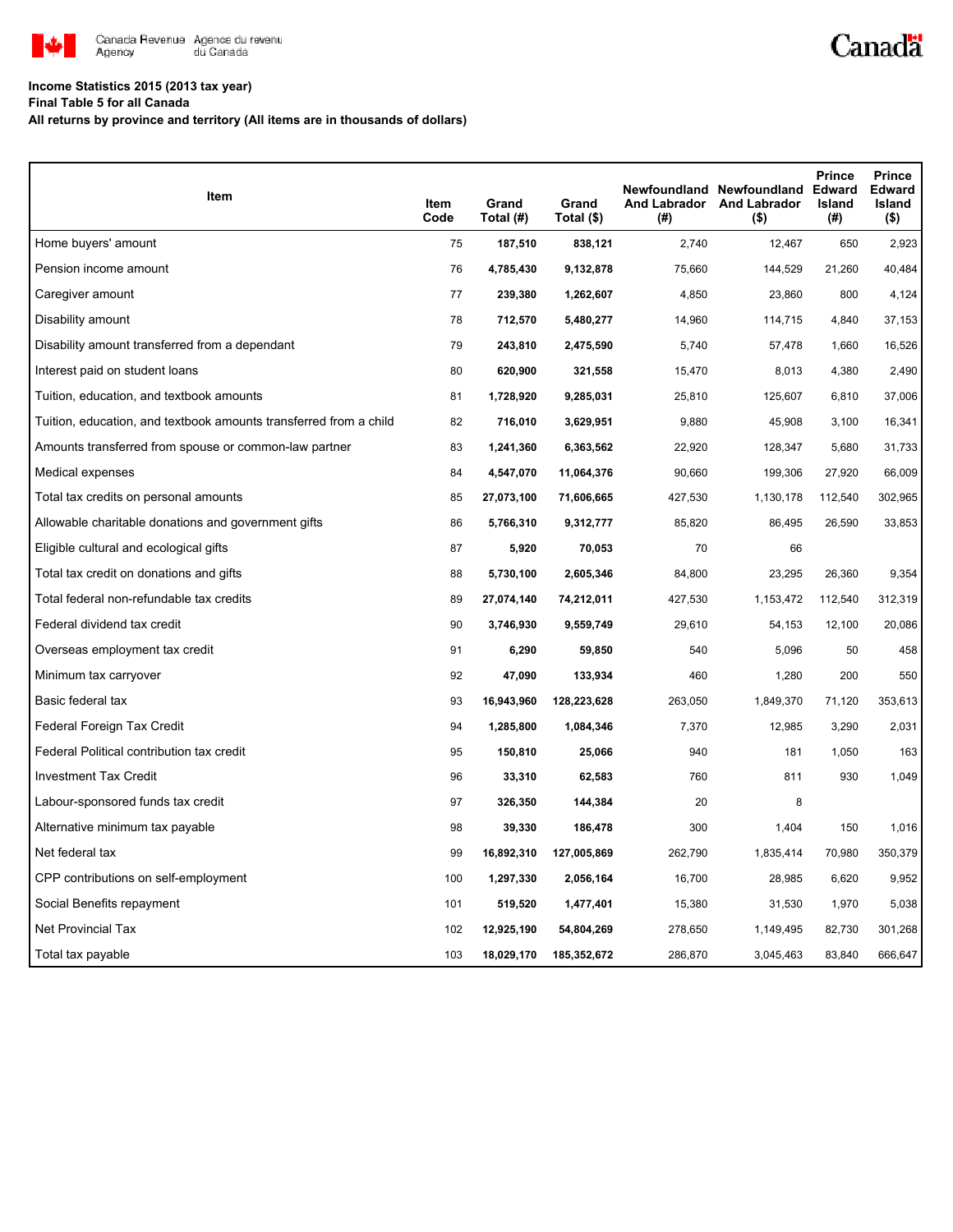| Item                                                                                           | Item<br>Code   | Nova<br>Scotia (#) | Nova<br>Scotia (\$) | <b>New</b><br>(# ) | New<br><b>Brunswick Brunswick</b><br>$($ \$) | Québec<br>(#) | Québec<br>$($ \$) |
|------------------------------------------------------------------------------------------------|----------------|--------------------|---------------------|--------------------|----------------------------------------------|---------------|-------------------|
| Number of taxable returns                                                                      | 1              | 515,330            |                     | 396,770            |                                              | 3,983,610     |                   |
| Number of non-taxable returns                                                                  | 2              | 223,890            |                     | 207,310            |                                              | 2,461,960     |                   |
| Total number of returns                                                                        | 3              | 739,220            |                     | 604,080            |                                              | 6,445,570     |                   |
| Employment income                                                                              | 4              | 468,450            | 17,495,688          | 390,130            | 14, 161, 043                                 | 4,179,950     | 159,212,981       |
| Commissions (from employment)                                                                  | 5              | 13,030             | 257,797             | 9,440              | 174,350                                      | 140,830       | 2,599,364         |
| Other employment income                                                                        | 6              | 53,290             | 293,333             | 46,220             | 168,901                                      | 530,050       | 1,568,829         |
| Old Age Security pension (OASP)                                                                | $\overline{7}$ | 170,530            | 1,044,071           | 137,520            | 845,497                                      | 1,385,090     | 8,393,168         |
| CPP or QPP benefits                                                                            | 8              | 234,620            | 1,573,065           | 189,710            | 1,184,817                                    | 1,737,540     | 11,037,581        |
| Other pensions or superannuation                                                               | 9              | 133,690            | 2,763,910           | 100,320            | 1,952,092                                    | 1,055,100     | 20,881,650        |
| Elected split-pension amount                                                                   | 10             | 45,020             | 492,520             | 30,310             | 328,148                                      | 279,760       | 2,950,152         |
| Universal Child Care Benefit (UCCB)                                                            | 11             | 40,540             | 58,727              | 33,870             | 48,993                                       | 409,730       | 608,301           |
| Employment Insurance and other benefits                                                        | 12             | 96,030             | 733,267             | 102,650            | 809,691                                      | 783,580       | 5,185,018         |
| Taxable amount of dividends from taxable Canadian corporations                                 | 13             | 99,980             | 1,654,794           | 61,940             | 851,662                                      | 791,160       | 10,533,703        |
| Interest and other investment income                                                           | 14             | 133,540            | 206,344             | 94,060             | 137,494                                      | 1,401,420     | 2,818,366         |
| Net partnership income (Limited or non-active partners only)                                   | 15             | 980                | 4,548               | 630                | 2,061                                        | 11,060        | 59,759            |
| Net rental income                                                                              | 16             | 19,410             | 52,805              | 13,130             | 13,905                                       | 383,420       | 1,642,195         |
| Taxable capital gains                                                                          | 17             | 50,190             | 291,647             | 32,140             | 168,816                                      | 425,850       | 3,708,631         |
| Registered retirement savings plan income (RRSP)                                               | 18             | 57,110             | 371,890             | 42,700             | 263,735                                      | 528,080       | 2,693,239         |
| Other income                                                                                   | 19             | 94,010             | 543,491             | 71,190             | 423,879                                      | 879,060       | 5,377,038         |
| Net business income                                                                            | 20             | 40,690             | 408,314             | 31,160             | 337,860                                      | 428,310       | 5,173,354         |
| Net professional income                                                                        | 21             | 6,530              | 248,645             | 4,130              | 151,523                                      | 97,180        | 5,483,438         |
| Net commission income                                                                          | 22             | 4,620              | 63,274              | 2,950              | 46,558                                       | 41,940        | 743,922           |
| Net farming income                                                                             | 23             | 4,080              | 7,978               | 2,650              | 1,686                                        | 43,570        | 226,997           |
| Net fishing income                                                                             | 24             | 5,260              | 109,883             | 2,220              | 40,740                                       | 1,140         | 22,267            |
| Workers' compensation benefits                                                                 | 25             | 20,320             | 190,019             | 9,810              | 95,600                                       | 175,720       | 1,503,458         |
| Social assistance payments                                                                     | 26             | 33,380             | 205,222             | 30,440             | 192,645                                      | 356,100       | 2,585,402         |
| Net federal supplements                                                                        | 27             | 71,000             | 287,268             | 67,500             | 287,358                                      | 648,440       | 2,904,554         |
| Total income assessed                                                                          | 28             | 732,880            | 29,390,408          | 600,810            | 22,707,781                                   | 6,417,200     | 258,086,695       |
| Registered pension plan contributions (RPP)                                                    | 29             | 146,970            | 548,893             | 114,710            | 398,453                                      | 1,474,540     | 4,439,864         |
| RRSP deduction                                                                                 | 30             | 127,980            | 747,345             | 100,630            | 615,588                                      | 1,572,080     | 9,303,311         |
| Deduction for elected split-pension amount                                                     | 31             | 45,020             | 492,409             | 30,300             | 328,034                                      | 279,780       | 2,948,956         |
| Annual union, professional, or like dues                                                       | 32             | 143,080            | 97,467              | 113,900            | 78,033                                       | 1,728,390     | 1,142,429         |
| Child care expenses                                                                            | 33             | 30,790             | 118,209             | 27,070             | 108,957                                      | 482,140       | 1,248,191         |
| <b>Business investment loss</b>                                                                | 34             | 180                | 3,421               | 180                | 2,860                                        | 2,050         | 52,650            |
| Moving expenses                                                                                | 35             | 2,970              | 13,347              | 1,780              | 7,389                                        | 8,990         | 36,447            |
| Support payments made                                                                          | 36             | 2,260              | 27,045              | 1,600              | 17,883                                       | 12,230        | 162,036           |
| Carrying charges and interest expenses                                                         | 37             | 47,280             | 85,231              | 32,720             | 48,838                                       | 230,670       | 647,087           |
| Deductions for CPP/QPP contributions on self-employment and other<br>earnings                  | 38             | 32,350             | 24,671              | 23,500             | 17,017                                       | 390,410       | 307,915           |
| Deductions for provincial parental insurance plan (PPIP) premiums on<br>self-employment income | 39             |                    |                     |                    |                                              |               |                   |
| Exploration and development expenses                                                           | 40             | 790                | 6,523               | 330                | 2,588                                        | 7,940         | 122,446           |
| Other employment expenses                                                                      | 41             | 22,910             | 92,511              | 18,420             | 78,764                                       | 117,330       | 549,485           |
| Clergy residence deduction                                                                     | 42             | 970                | 10,385              | 940                | 10,481                                       | 2,150         | 20,550            |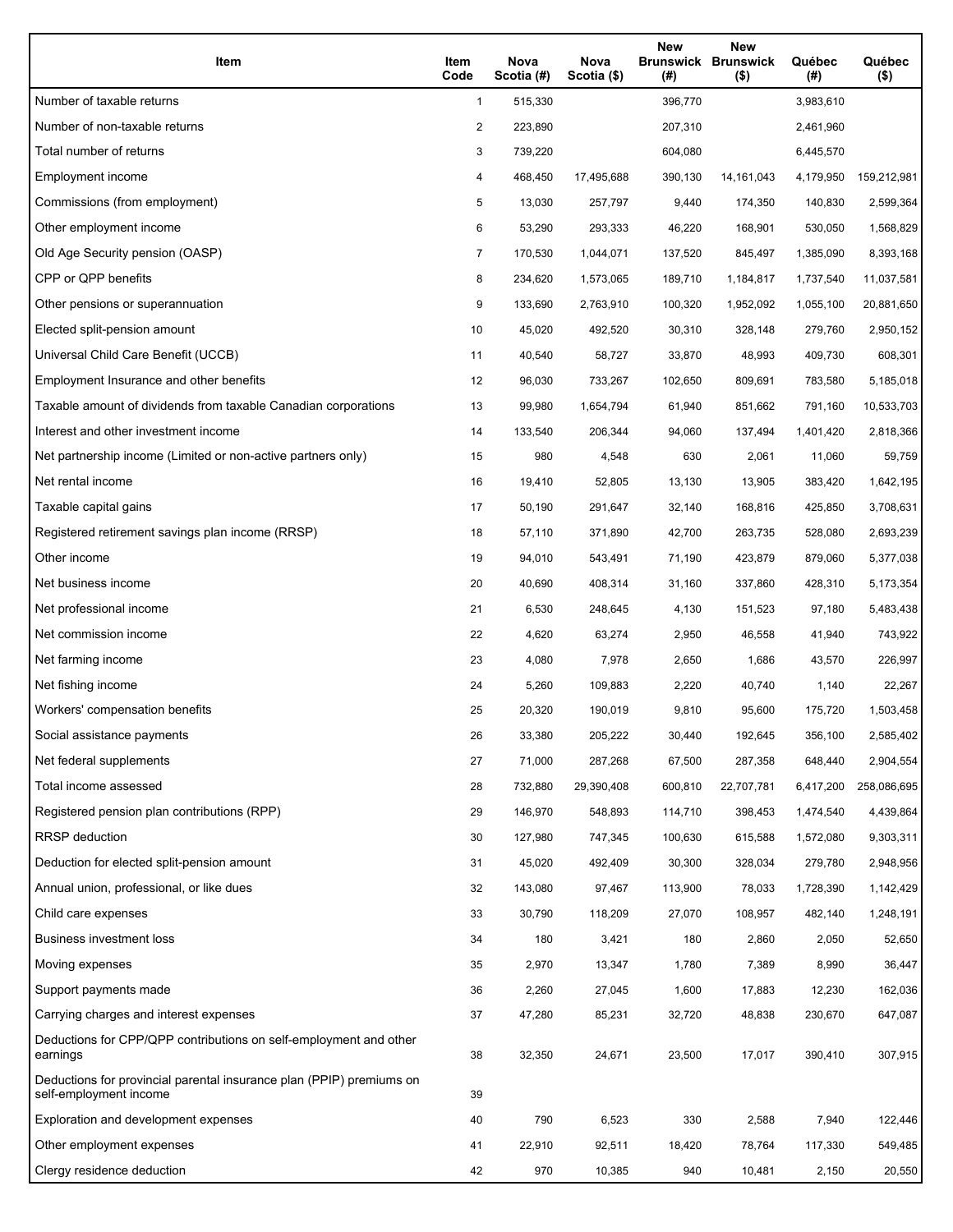| Item                                                              | Item<br>Code | Nova<br>Scotia (#) | Nova<br>Scotia (\$) | <b>New</b><br>(# ) | <b>New</b><br><b>Brunswick Brunswick</b><br>$($ \$) | Québec<br>(#) | Québec<br>$($ \$) |
|-------------------------------------------------------------------|--------------|--------------------|---------------------|--------------------|-----------------------------------------------------|---------------|-------------------|
| Other deductions                                                  | 43           | 23,650             | 51,430              | 20,530             | 33,149                                              | 185,830       | 515,956           |
| Total deductions before adjustments                               | 44           | 367,250            | 2,319,296           | 288,630            | 1,748,290                                           | 3,534,430     | 21,535,577        |
| Social benefits repayment                                         | 45           | 15,680             | 42,674              | 10,980             | 27,001                                              | 99,320        | 256,187           |
| Net income after adjustments                                      | 46           | 730,960            | 27,053,355          | 599,520            | 20,942,817                                          | 6,400,060     | 236,468,939       |
| Canadian Forces personnel and police deduction                    | 47           | 130                | 3,508               | 80                 | 2,232                                               | 1,040         | 32,494            |
| Security options deductions                                       | 48           | 760                | 14,583              | 370                | 6,323                                               | 7,320         | 292,784           |
| Other payments deductions                                         | 49           | 121,420            | 682,489             | 105,730            | 575,635                                             | 1,161,360     | 6,992,405         |
| Non-capital losses of other years                                 | 50           | 720                | 5,330               | 460                | 3,283                                               | 6,080         | 62,092            |
| Net capital losses of other years                                 | 51           | 12,070             | 31,090              | 7,440              | 15,553                                              | 111,480       | 310,631           |
| Capital gains deduction                                           | 52           | 1,070              | 71,987              | 790                | 56,479                                              | 11,920        | 761,211           |
| Northern residents deductions                                     | 53           | 490                | 1,189               | 460                | 986                                                 | 27,380        | 96,747            |
| Additional deductions                                             | 54           | 4,210              | 17,660              | 7,330              | 22,162                                              | 47,300        | 413,656           |
| Farming/fishing losses of prior years                             | 55           | 170                | 1,577               | 120                | 880                                                 | 1,740         | 12,374            |
| Total deductions from net income                                  | 56           | 138,580            | 829,467             | 118,580            | 683,545                                             | 1,340,360     | 8,977,338         |
| Taxable income assessed                                           | 57           | 713,400            | 26,225,439          | 583,520            | 20,261,169                                          | 6,201,360     | 227,517,102       |
| Basic personal amount                                             | 58           | 739,210            | 8,130,881           | 604,070            | 6,646,856                                           | 6,445,490     | 70,861,460        |
| Age amount                                                        | 59           | 164,780            | 1,033,275           | 134,380            | 857,584                                             | 1,342,730     | 8,519,439         |
| Spouse or common-law partner amount                               | 60           | 49,520             | 337,490             | 42,760             | 291,411                                             | 438,600       | 3,019,828         |
| Amount for eligible dependant                                     | 61           | 29,360             | 308,707             | 24,150             | 252,348                                             | 221,470       | 2,257,623         |
| Amount for children 17 and under                                  | 62           | 91,770             | 352,293             | 77,450             | 291,358                                             | 867,390       | 3,330,495         |
| Amount for infirm dependants age 18 or older                      | 63           | 820                | 4,778               | 710                | 3,802                                               | 1,940         | 7,279             |
| CPP or QPP contributions through employment                       | 64           | 403,440            | 583,970             | 342,300            | 484,390                                             | 3,699,990     | 5,652,396         |
| CPP or QPP contributions on self-employment and other<br>earnings | 65           | 32,350             | 24,671              | 23,500             | 17,017                                              | 390,410       | 307,915           |
| Employment Insurance premiums                                     | 66           | 415,630            | 236,852             | 350,110            | 194,877                                             | 3,662,790     | 1,729,894         |
| PPIP premiums paid                                                | 67           |                    |                     |                    |                                                     | 3,758,680     | 745,871           |
| PPIP premiums payable on employment income                        | 68           |                    |                     |                    |                                                     | 110,930       | 22,957            |
| PPIP premiums payable on self-employment income                   | 69           |                    |                     |                    |                                                     |               |                   |
| Volunteer firefighters' amount                                    | 70           | 5,530              | 16,575              | 2,780              | 8,344                                               | 6,800         | 20,394            |
| Canada employment amount                                          | 71           | 467,600            | 502,426             | 387,410            | 420,035                                             | 4,152,660     | 4,449,611         |
| Public transit amount                                             | 72           | 16,930             | 8,836               | 4,680              | 1,960                                               | 503,290       | 388,532           |
| Children's fitness amount                                         | 73           | 39,000             | 21,839              | 32,170             | 16,422                                              | 376,550       | 168,309           |
| Children's arts amount                                            | 74           | 13,780             | 6,575               | 8,540              | 3,714                                               | 104,490       | 39,443            |
| Home buyers' amount                                               | 75           | 4,140              | 18,718              | 3,830              | 17,886                                              | 47,110        | 202,066           |
| Pension income amount                                             | 76           | 162,600            | 312,395             | 119,410            | 228,540                                             | 1,221,950     | 2,306,921         |
| Caregiver amount                                                  | 77           | 5,030              | 25,761              | 5,470              | 27,112                                              | 42,150        | 201,771           |
| Disability amount                                                 | 78           | 31,300             | 239,909             | 19,900             | 152,790                                             | 89,200        | 685,588           |
| Disability amount transferred from a dependant                    | 79           | 9,600              | 97,671              | 7,420              | 73,047                                              | 40,790        | 414,628           |
| Interest paid on student loans                                    | 80           | 23,560             | 14,227              | 24,880             | 16,010                                              | 137,920       | 49,653            |
| Tuition, education, and textbook amounts                          | 81           | 39,750             | 233,621             | 28,700             | 146,203                                             | 415,740       | 1,534,208         |
| Tuition, education, and textbook amounts transferred from a child | 82           | 16,930             | 88,534              | 13,480             | 70,751                                              | 189,710       | 881,081           |
| Amounts transferred from spouse or common-law partner             | 83           | 35,860             | 194,472             | 30,560             | 165,787                                             | 290,920       | 1,458,570         |
| Medical expenses                                                  | 84           | 156,870            | 346,324             | 135,180            | 319,913                                             | 1,910,350     | 3,854,748         |
| Total tax credits on personal amounts                             | 85           | 739,220            | 1,971,195           | 604,080            | 1,606,259                                           | 6,445,530     | 16,973,726        |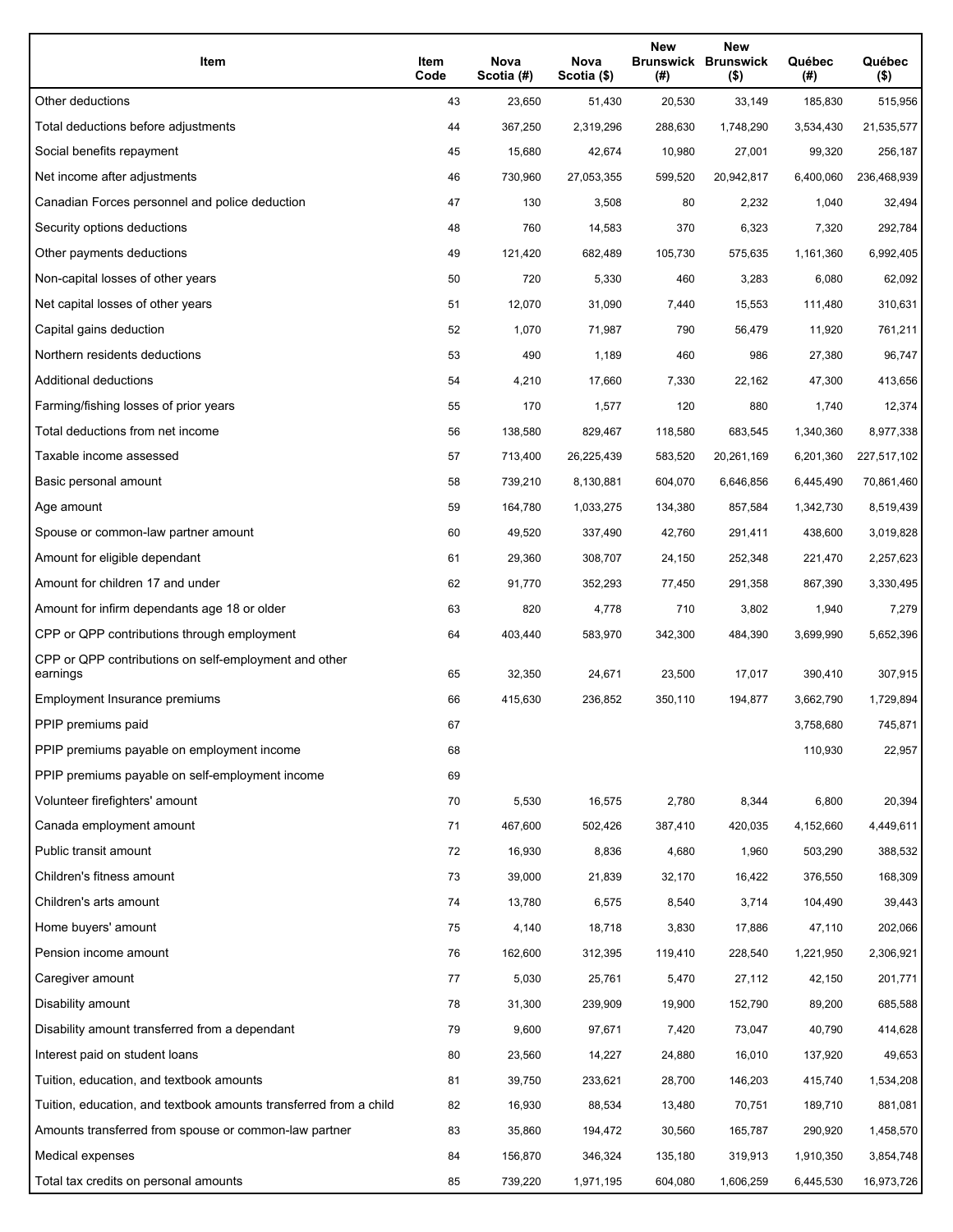| <b>Item</b>                                         | <b>Item</b><br>Code | <b>Nova</b><br>Scotia (#) | <b>Nova</b><br>Scotia (\$) | <b>New</b><br>(#) | <b>New</b><br><b>Brunswick Brunswick</b><br>$($ \$) | Québec<br>(# ) | Québec<br>$($ \$) |
|-----------------------------------------------------|---------------------|---------------------------|----------------------------|-------------------|-----------------------------------------------------|----------------|-------------------|
| Allowable charitable donations and government gifts | 86                  | 153,610                   | 195,575                    | 118,250           | 171,662                                             | 1,281,810      | 936,689           |
| Eligible cultural and ecological gifts              | 87                  | 190                       | 2,563                      | 110               | 205                                                 | 1,700          | 31,402            |
| Total tax credit on donations and gifts             | 88                  | 152,460                   | 54,313                     | 116,770           | 47,472                                              | 1,264,510      | 258,205           |
| Total federal non-refundable tax credits            | 89                  | 739,220                   | 2,025,508                  | 604,080           | 1,653,732                                           | 6,445,530      | 17,231,931        |
| Federal dividend tax credit                         | 90                  | 88,190                    | 218,637                    | 54,370            | 107,889                                             | 709,560        | 1,406,588         |
| Overseas employment tax credit                      | 91                  | 410                       | 3,994                      | 110               | 1,190                                               | 1,820          | 16,180            |
| Minimum tax carryover                               | 92                  | 1,150                     | 3,193                      | 600               | 1,867                                               | 8,910          | 24,482            |
| Basic federal tax                                   | 93                  | 452,080                   | 2,632,145                  | 370,350           | 1,955,348                                           | 3,997,220      | 23,974,421        |
| Federal Foreign Tax Credit                          | 94                  | 23,480                    | 21,273                     | 14,450            | 9,113                                               | 224,760        | 109,493           |
| Federal Political contribution tax credit           | 95                  | 4,270                     | 680                        | 2,510             | 423                                                 | 16,420         | 2,239             |
| <b>Investment Tax Credit</b>                        | 96                  | 1,540                     | 2,306                      | 1,110             | 1,640                                               | 6,280          | 15,759            |
| Labour-sponsored funds tax credit                   | 97                  | 40                        | 21                         | 900               | 170                                                 | 307,070        | 132,785           |
| Alternative minimum tax payable                     | 98                  | 960                       | 3,181                      | 440               | 4,060                                               | 7,110          | 32,830            |
| Net federal tax                                     | 99                  | 451,400                   | 2,609,015                  | 369,610           | 1,945,539                                           | 3,982,570      | 23,715,022        |
| CPP contributions on self-employment                | 100                 | 32,350                    | 49,342                     | 23,500            | 34,034                                              |                |                   |
| Social Benefits repayment                           | 101                 | 15,680                    | 42,674                     | 10,980            | 27,001                                              | 99,320         | 256,187           |
| <b>Net Provincial Tax</b>                           | 102                 | 500,480                   | 2,119,722                  | 379,710           | 1,339,306                                           | 2,920          | 64,434            |
| Total tax payable                                   | 103                 | 515,330                   | 4,820,810                  | 396,770           | 3,345,919                                           | 3,983,610      | 24,035,875        |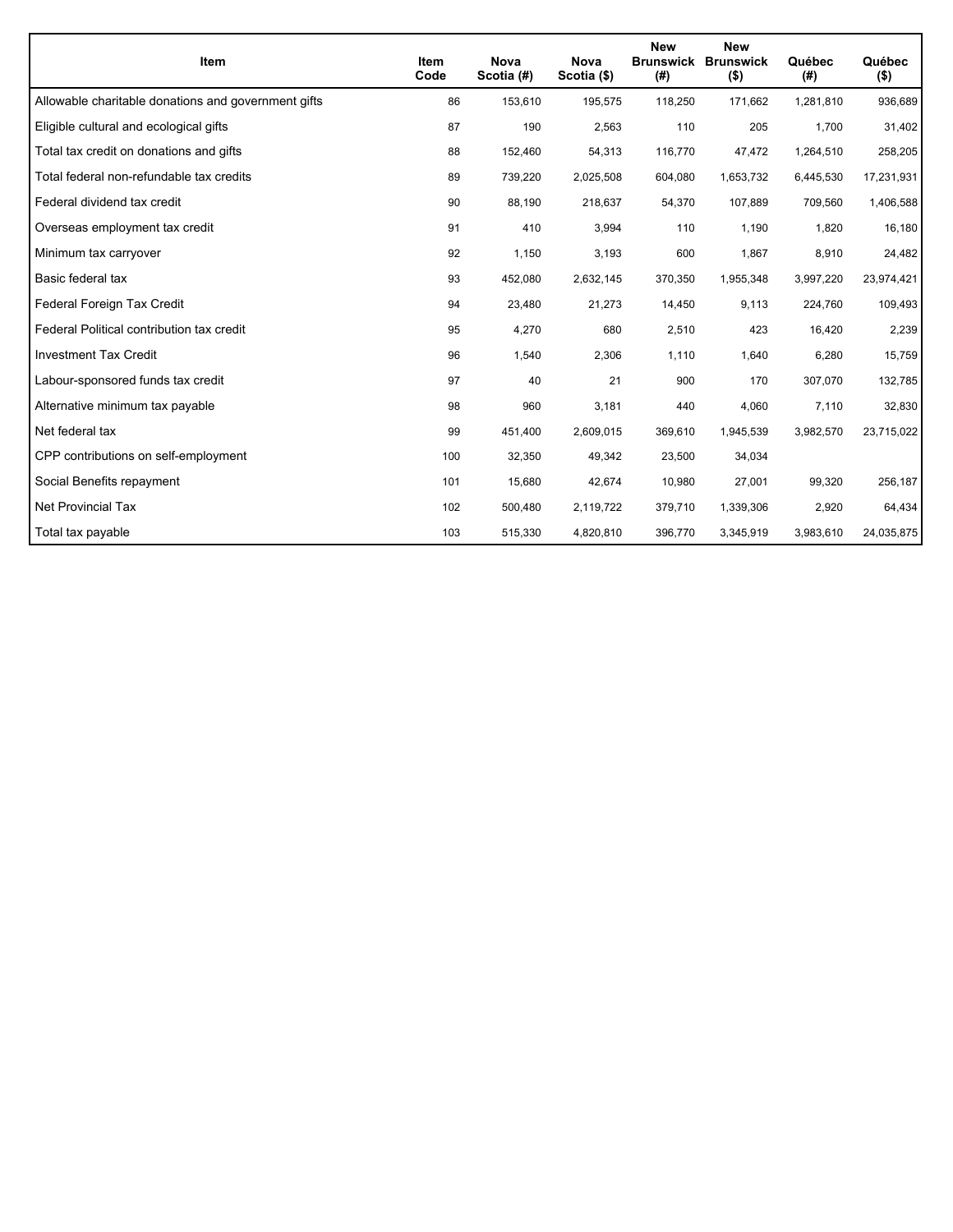| Item                                                                                           | Item<br>Code | Ontario<br>(#) | Ontario<br>$($ \$) | <b>Manitoba</b><br>(#) | <b>Manitoba</b><br>$($ \$) | Saskatchewan Saskatchewan<br>(# ) |            |
|------------------------------------------------------------------------------------------------|--------------|----------------|--------------------|------------------------|----------------------------|-----------------------------------|------------|
| Number of taxable returns                                                                      | 1            | 6,942,540      |                    | 655,380                |                            | 560,140                           |            |
| Number of non-taxable returns                                                                  | 2            | 3,283,680      |                    | 295,690                |                            | 268,120                           |            |
| Total number of returns                                                                        | 3            | 10,226,230     |                    | 951,080                |                            | 828,260                           |            |
| Employment income                                                                              | 4            | 6,615,600      | 295,279,644        | 649,520                | 24,889,750                 | 563,150                           | 24,982,409 |
| Commissions (from employment)                                                                  | 5            | 199,320        | 5,784,424          | 16,800                 | 409,990                    | 13,930                            | 426,883    |
| Other employment income                                                                        | 6            | 929,930        | 4,201,199          | 65,800                 | 230,085                    | 64,130                            | 221,300    |
| Old Age Security pension (OASP)                                                                | 7            | 2,078,370      | 11,694,577         | 188,330                | 1,132,410                  | 163,170                           | 1,001,130  |
| CPP or QPP benefits                                                                            | 8            | 2,469,850      | 17,824,104         | 239,170                | 1,628,107                  | 203,400                           | 1,351,317  |
| Other pensions or superannuation                                                               | 9            | 1,576,020      | 34,607,737         | 151,940                | 2,746,875                  | 123,300                           | 2,170,788  |
| Elected split-pension amount                                                                   | 10           | 485,920        | 5,245,227          | 44,790                 | 427,299                    | 31,040                            | 295,199    |
| Universal Child Care Benefit (UCCB)                                                            | 11           | 639,250        | 950,422            | 68,710                 | 106,849                    | 62,510                            | 97,979     |
| Employment Insurance and other benefits                                                        | 12           | 757,430        | 5,099,493          | 68,700                 | 444,190                    | 55,550                            | 379,965    |
| Taxable amount of dividends from taxable Canadian<br>corporations                              | 13           | 1,696,690      | 24,151,664         | 132,000                | 1,570,938                  | 142,070                           | 2,733,658  |
| Interest and other investment income                                                           | 14           | 2,656,860      | 6,292,955          | 237,190                | 423,439                    | 218,290                           | 421,023    |
| Net partnership income (Limited or non-active partners only)                                   | 15           | 33,310         | 104,973            | 2,570                  | 3,543                      | 5,400                             | 12,431     |
| Net rental income                                                                              | 16           | 555,400        | 1,678,187          | 37,450                 | 169,432                    | 43,410                            | 252,644    |
| Taxable capital gains                                                                          | 17           | 1,000,640      | 7,453,903          | 83,670                 | 726,138                    | 82,030                            | 933,643    |
| Registered retirement savings plan income (RRSP)                                               | 18           | 950,300        | 6,291,539          | 71,600                 | 441,211                    | 55,530                            | 387,173    |
| Other income                                                                                   | 19           | 1,554,590      | 9,526,351          | 166,660                | 747,206                    | 159,510                           | 731,057    |
| Net business income                                                                            | 20           | 856,120        | 10,252,532         | 67,950                 | 904,141                    | 64,640                            | 958,606    |
| Net professional income                                                                        | 21           | 138,550        | 8,026,801          | 8,890                  | 387,809                    | 6,070                             | 272,339    |
| Net commission income                                                                          | 22           | 101,480        | 1,946,618          | 6,820                  | 138,551                    | 6,830                             | 119,659    |
| Net farming income                                                                             | 23           | 84,350         | 417,406            | 32,480                 | 254,195                    | 60,750                            | 630,956    |
| Net fishing income                                                                             | 24           | 280            | 1,524              | 1,260                  | 4,574                      | 290                               | 491        |
| Workers' compensation benefits                                                                 | 25           | 209,940        | 1,967,905          | 20,470                 | 106,855                    | 13,650                            | 102,949    |
| Social assistance payments                                                                     | 26           | 691,210        | 5,092,261          | 41,270                 | 274,120                    | 53,910                            | 373,067    |
| Net federal supplements                                                                        | 27           | 635,630        | 3,453,809          | 63,430                 | 286,885                    | 56,680                            | 247,984    |
| Total income assessed                                                                          | 28           | 10,161,080     | 467,956,213        | 946,360                | 38,482,642                 | 821,510                           | 39,125,901 |
| Registered pension plan contributions (RPP)                                                    | 29           | 1,606,660      | 7,582,477          | 218,580                | 725,644                    | 185,570                           | 689,183    |
| RRSP deduction                                                                                 | 30           | 2,304,040      | 14,932,397         | 206,090                | 1,072,179                  | 197,520                           | 1,142,924  |
| Deduction for elected split-pension amount                                                     | 31           | 485,990        | 5,241,605          | 44,740                 | 426,602                    | 31,050                            | 295,224    |
| Annual union, professional, or like dues                                                       | 32           | 1,976,460      | 1,453,079          | 220,610                | 142,774                    | 183,440                           | 138,260    |
| Child care expenses                                                                            | 33           | 428,490        | 1,978,916          | 44,410                 | 127,858                    | 32,990                            | 122,683    |
| Business investment loss                                                                       | 34           | 3,910          | 120,918            | 220                    | 3,841                      | 220                               | 4,457      |
| Moving expenses                                                                                | 35           | 28,530         | 123,539            | 3,140                  | 11,676                     | 5,910                             | 19,263     |
| Support payments made                                                                          | 36           | 33,400         | 586,442            | 1,920                  | 25,122                     | 1,470                             | 18,990     |
| Carrying charges and interest expenses                                                         | 37           | 970,790        | 2,382,043          | 100,850                | 114,763                    | 90,280                            | 103,726    |
| Deductions for CPP/QPP contributions on self-employment<br>and other earnings                  | 38           | 669,100        | 514,288            | 56,020                 | 46,897                     | 61,910                            | 54,611     |
| Deductions for provincial parental insurance plan (PPIP)<br>premiums on self-employment income | 39           |                |                    |                        |                            |                                   |            |
| Exploration and development expenses                                                           | 40           | 23,180         | 298,513            | 1,750                  | 13,144                     | 3,590                             | 20,244     |
| Other employment expenses                                                                      | 41           | 356,860        | 1,842,009          | 32,620                 | 141,235                    | 25,370                            | 123,250    |
| Clergy residence deduction                                                                     | 42           | 11,680         | 163,674            | 1,690                  | 20,383                     | 1,430                             | 17,111     |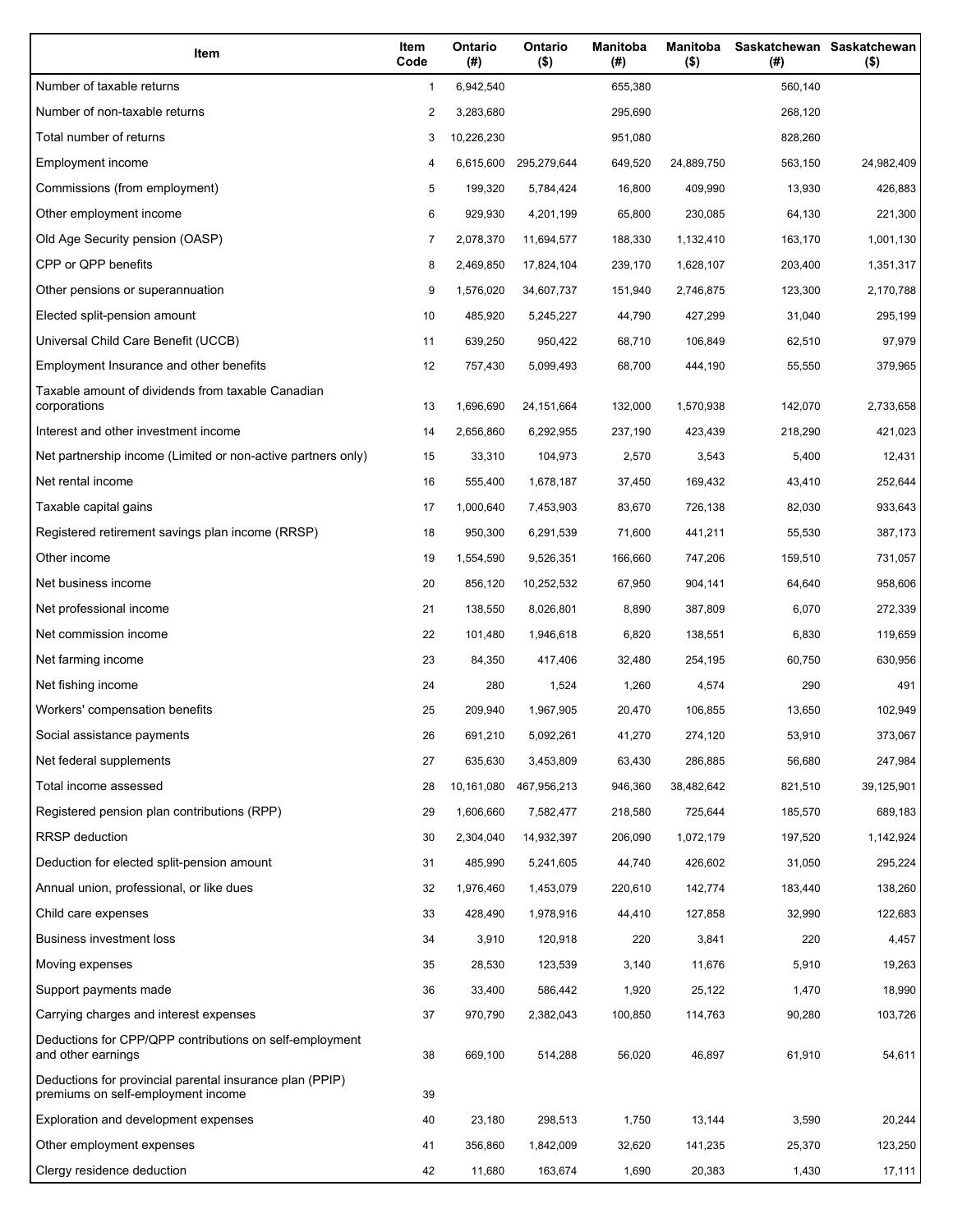| Item                                                                 | Item<br>Code | Ontario<br>(#) | Ontario<br>$($ \$) | <b>Manitoba</b><br>(#) | <b>Manitoba</b><br>$($ \$) | (#)     | Saskatchewan Saskatchewan<br>$($ \$) |
|----------------------------------------------------------------------|--------------|----------------|--------------------|------------------------|----------------------------|---------|--------------------------------------|
| Other deductions                                                     | 43           | 268,730        | 852,958            | 19,410                 | 54,152                     | 17,720  | 56,903                               |
| Total deductions before adjustments                                  | 44           | 5,416,940      | 38,080,593         | 530,990                | 2,926,893                  | 469,630 | 2,807,531                            |
| Social benefits repayment                                            | 45           | 203,980        | 611,867            | 13,250                 | 39,903                     | 15,540  | 44,485                               |
| Net income after adjustments                                         | 46           | 10,121,700     | 430,022,541        | 943,270                | 35,552,270                 | 818,230 | 36,318,704                           |
| Canadian Forces personnel and police deduction                       | 47           | 1,060          | 24,332             | 340                    | 8,035                      | 20      | 346                                  |
| Security options deductions                                          | 48           | 18,340         | 1,012,843          | 770                    | 17,283                     | 600     | 25,465                               |
| Other payments deductions                                            | 49           | 1,359,850      | 10,513,322         | 119,980                | 667,656                    | 110,050 | 723,846                              |
| Non-capital losses of other years                                    | 50           | 14,690         | 155,067            | 890                    | 9,204                      | 720     | 6,803                                |
| Net capital losses of other years                                    | 51           | 271,980        | 860,541            | 18,060                 | 35,253                     | 17,300  | 33,835                               |
| Capital gains deduction                                              | 52           | 18,380         | 1,273,431          | 4,330                  | 338,935                    | 8,030   | 549,561                              |
| Northern residents deductions                                        | 53           | 5,100          | 15,044             | 15,600                 | 47,006                     | 7,110   | 18,375                               |
| Additional deductions                                                | 54           | 67,100         | 296,357            | 4,820                  | 15,650                     | 2,090   | 11,147                               |
| Farming/fishing losses of prior years                                | 55           | 3,670          | 38,248             | 1,040                  | 10,823                     | 1,770   | 20,370                               |
| Total deductions from net income                                     | 56           | 1,719,840      | 14,194,340         | 160,960                | 1,149,874                  | 143,810 | 1,390,276                            |
| Taxable income assessed                                              | 57           | 9,837,560      | 415,861,967        | 926,440                | 34,405,832                 | 802,560 | 34,937,541                           |
| Basic personal amount                                                | 58           | 10,225,980     | 112,440,533        | 951,060                | 10,457,361                 | 828,260 | 9,111,585                            |
| Age amount                                                           | 59           | 1,958,470      | 11,865,015         | 180,800                | 1,119,822                  | 155,060 | 947,524                              |
| Spouse or common-law partner amount                                  | 60           | 849,670        | 6,587,573          | 71,790                 | 534,114                    | 59,100  | 438,514                              |
| Amount for eligible dependant                                        | 61           | 367,750        | 3,865,832          | 40,610                 | 430,519                    | 30,770  | 325,011                              |
| Amount for children 17 and under                                     | 62           | 1,479,840      | 5,835,924          | 143,400                | 614,148                    | 120,150 | 509,774                              |
| Amount for infirm dependants age 18 or older                         | 63           | 9,280          | 40,198             | 860                    | 4,554                      | 410     | 2,004                                |
| CPP or QPP contributions through employment                          | 64           | 5,663,140      | 8,840,752          | 545,390                | 828,227                    | 478,820 | 771,779                              |
| CPP or QPP contributions on self-employment and other<br>earnings    | 65           | 669,100        | 514,288            | 56,020                 | 46,897                     | 61,910  | 54,611                               |
| Employment Insurance premiums                                        | 66           | 5,597,600      | 3,408,796          | 554,100                | 328,474                    | 486,620 | 302,813                              |
| PPIP premiums paid                                                   | 67           |                |                    |                        |                            |         |                                      |
| PPIP premiums payable on employment income                           | 68           |                |                    |                        |                            |         |                                      |
| PPIP premiums payable on self-employment income                      | 69           |                |                    |                        |                            |         |                                      |
| Volunteer firefighters' amount                                       | 70           | 8,160          | 24,492             | 1,440                  | 4,317                      | 1,950   | 5,835                                |
| Canada employment amount                                             | 71           | 6,588,660      | 7,049,158          | 618,380                | 671,862                    | 545,740 | 596,724                              |
| Public transit amount                                                | 72           | 688,730        | 748,378            | 46,790                 | 27,137                     | 20,640  | 6,765                                |
| Children's fitness amount                                            | 73           | 660,820        | 396,641            | 55,540                 | 29,151                     | 53,700  | 29,468                               |
| Children's arts amount                                               | 74           | 249,290        | 140,460            | 20,820                 | 10,274                     | 19,370  | 9,705                                |
| Home buyers' amount                                                  | 75           | 63,180         | 284,856            | 8,150                  | 37,812                     | 7,820   | 35,632                               |
| Pension income amount                                                | 76           | 1,832,760      | 3,520,520          | 175,530                | 334,136                    | 140,620 | 263,348                              |
| Caregiver amount                                                     | 77           | 110,770        | 605,444            | 6,280                  | 34,436                     | 3,460   | 18,154                               |
| Disability amount                                                    | 78           | 318,790        | 2,452,537          | 49,950                 | 384,335                    | 19,830  | 152,475                              |
| Disability amount transferred from a dependant                       | 79           | 107,970        | 1,088,169          | 11,260                 | 118,865                    | 5,620   | 55,862                               |
| Interest paid on student loans                                       | 80           | 217,660        | 118,850            | 14,470                 | 6,313                      | 19,850  | 11,840                               |
| Tuition, education, and textbook amounts                             | 81           | 644,180        | 3,973,948          | 59,570                 | 295,049                    | 55,170  | 298,962                              |
| Tuition, education, and textbook amounts transferred from<br>a child | 82           | 314,550        | 1,699,596          | 18,860                 | 90,911                     | 14,180  | 71,042                               |
| Amounts transferred from spouse or common-law partner                | 83           | 499,750        | 2,552,094          | 43,740                 | 238,528                    | 34,210  | 179,174                              |
| Medical expenses                                                     | 84           | 1,160,030      | 3,355,501          | 154,180                | 338,110                    | 116,550 | 326,564                              |
| Total tax credits on personal amounts                                | 85           | 10,226,080     | 27,212,218         | 951,070                | 2,547,900                  | 828,260 | 2,178,855                            |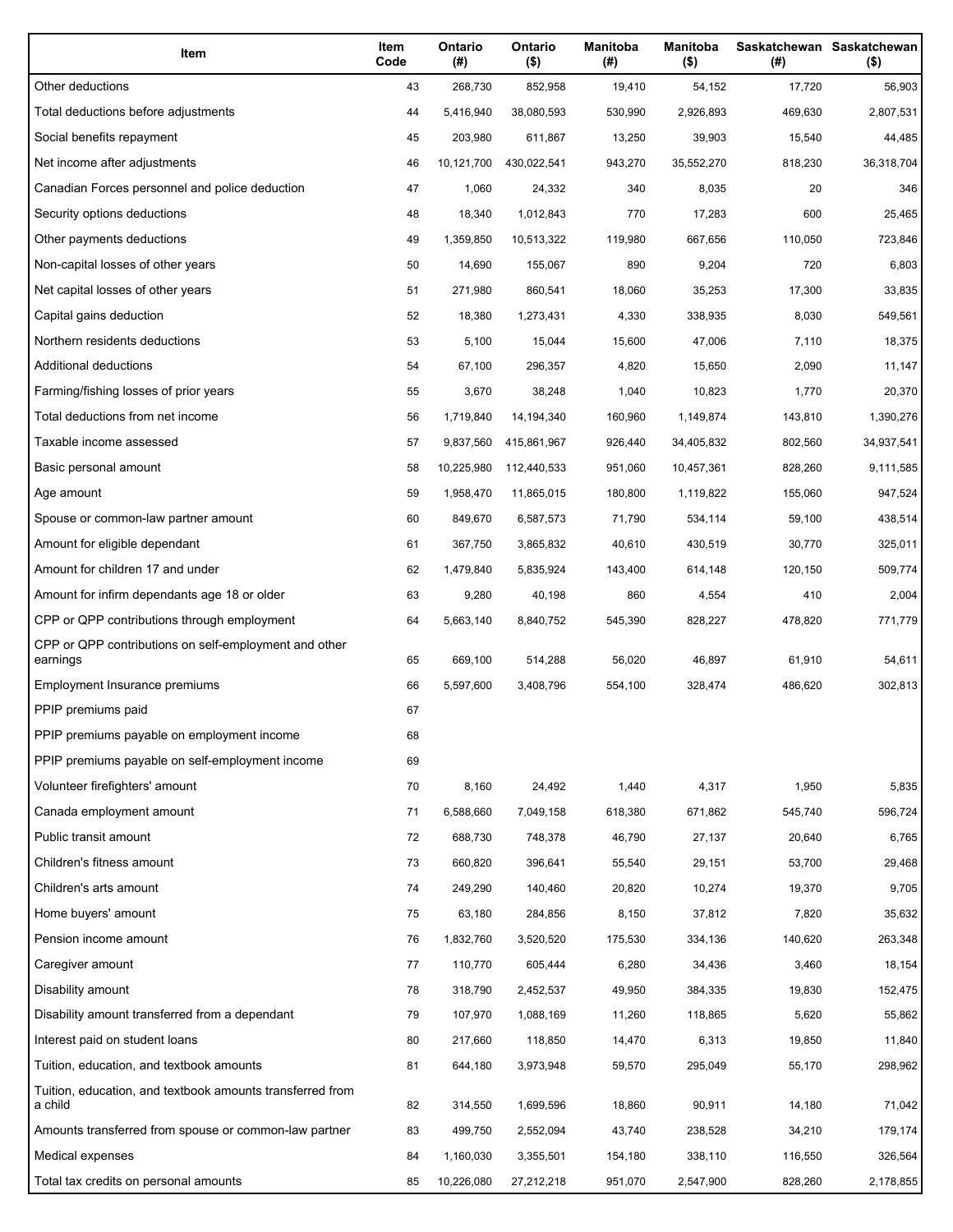| <b>Item</b>                                         | <b>Item</b><br>Code | Ontario<br>(#) | Ontario<br>$($ \$) | <b>Manitoba</b><br>(#) | <b>Manitoba</b><br>$($ \$) | (#)     | Saskatchewan Saskatchewan<br>$($ \$) |
|-----------------------------------------------------|---------------------|----------------|--------------------|------------------------|----------------------------|---------|--------------------------------------|
| Allowable charitable donations and government gifts | 86                  | 2,281,290      | 4,127,083          | 235,320                | 424,947                    | 188,610 | 314,220                              |
| Eligible cultural and ecological gifts              | 87                  | 2,140          | 18,348             | 200                    | 3,308                      | 130     | 394                                  |
| Total tax credit on donations and gifts             | 88                  | 2,271,980      | 1,154,787          | 234,050                | 119,333                    | 187,830 | 87,388                               |
| Total federal non-refundable tax credits            | 89                  | 10,226,080     | 28,367,005         | 951,070                | 2,667,233                  | 828,260 | 2,266,243                            |
| Federal dividend tax credit                         | 90                  | 1,506,320      | 3,270,349          | 116,070                | 211,668                    | 128,270 | 364,940                              |
| Overseas employment tax credit                      | 91                  | 1,150          | 9,819              | 70                     | 669                        | 150     | 1,599                                |
| Minimum tax carryover                               | 92                  | 13,360         | 42,101             | 2,140                  | 6,466                      | 3,930   | 10,707                               |
| Basic federal tax                                   | 93                  | 6,265,180      | 49,906,759         | 587,250                | 3,645,149                  | 541,610 | 4,036,533                            |
| Federal Foreign Tax Credit                          | 94                  | 581,760        | 523,583            | 31,010                 | 11,138                     | 32,390  | 18,676                               |
| Federal Political contribution tax credit           | 95                  | 66,600         | 11,312             | 7,050                  | 1,198                      | 6,780   | 1,170                                |
| <b>Investment Tax Credit</b>                        | 96                  | 13,320         | 24,137             | 880                    | 1,654                      | 1,480   | 1,418                                |
| Labour-sponsored funds tax credit                   | 97                  | 510            | 257                | 140                    | 87                         | 17,220  | 10,826                               |
| Alternative minimum tax payable                     | 98                  | 10,840         | 56,388             | 1,570                  | 11,390                     | 3,280   | 16,421                               |
| Net federal tax                                     | 99                  | 6,245,900      | 49,365,752         | 586,520                | 3,631,510                  | 540,110 | 4,006,811                            |
| CPP contributions on self-employment                | 100                 | 669,130        | 1,028,597          | 56,020                 | 93,794                     | 61,910  | 109,224                              |
| Social Benefits repayment                           | 101                 | 203,980        | 611,867            | 13,250                 | 39,903                     | 15,540  | 44,485                               |
| Net Provincial Tax                                  | 102                 | 6,532,560      | 27,989,728         | 641,450                | 2,843,094                  | 485,800 | 2,258,380                            |
| Total tax payable                                   | 103                 | 6,942,540      | 78,996,850         | 655,380                | 6,608,382                  | 560,140 | 6,418,968                            |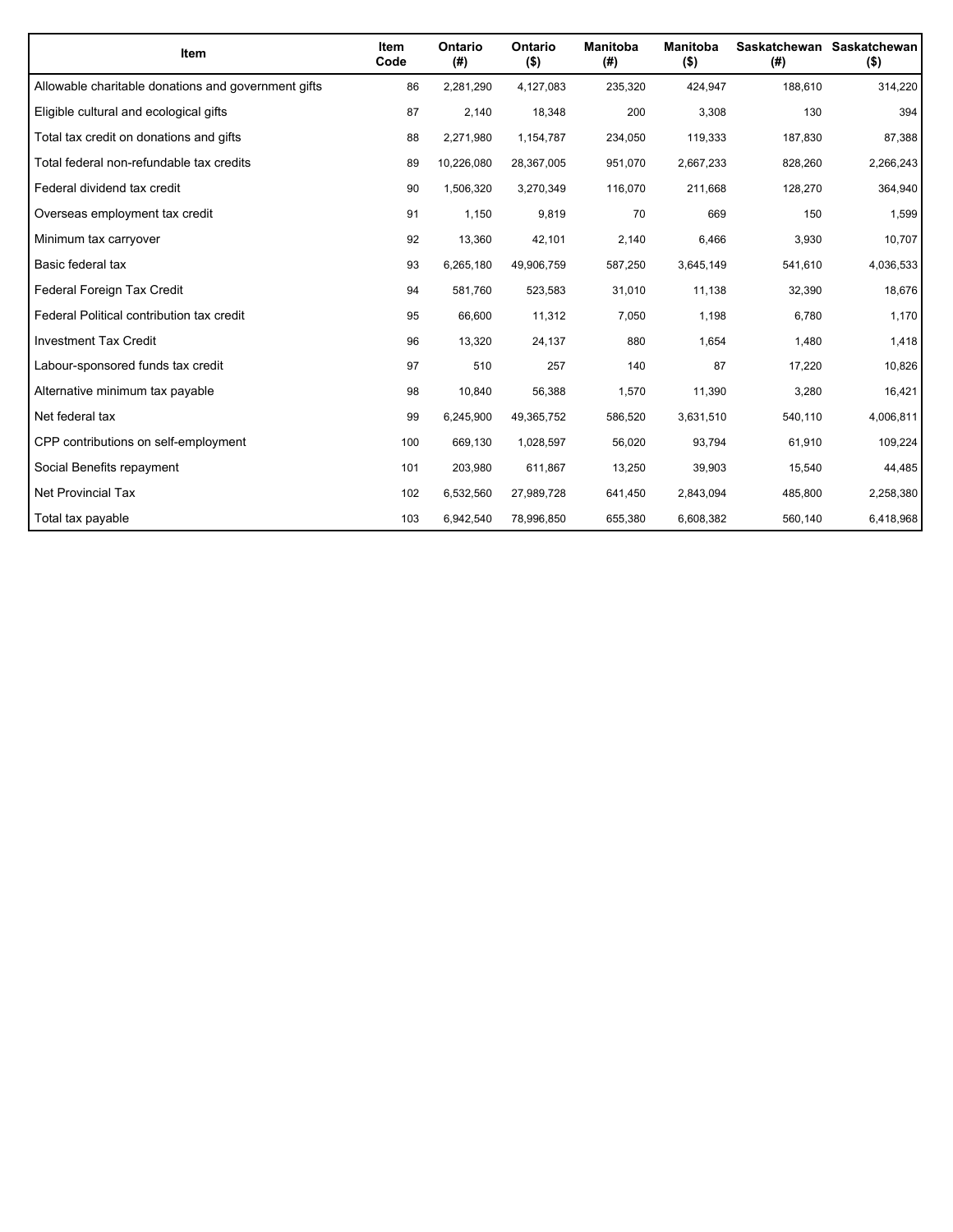| Item                                                                                           | Item<br>Code   | Alberta<br>(#) | Alberta<br>$($ \$) | <b>British</b><br>Columbia<br>(# ) | <b>British</b><br>Columbia<br>$($ \$) | Yukon<br>(#) | Yukon<br>$($ \$) |
|------------------------------------------------------------------------------------------------|----------------|----------------|--------------------|------------------------------------|---------------------------------------|--------------|------------------|
| Number of taxable returns                                                                      | 1              | 2,146,630      |                    | 2,347,440                          |                                       | 20,130       |                  |
| Number of non-taxable returns                                                                  | 2              | 840,650        |                    | 1,238,540                          |                                       | 7,070        |                  |
| Total number of returns                                                                        | 3              | 2,987,290      |                    | 3,585,970                          |                                       | 27,200       |                  |
| Employment income                                                                              | 4              | 2,217,620      | 127,179,150        | 2,284,590                          | 94,815,730                            | 21,580       | 1,038,692        |
| Commissions (from employment)                                                                  | 5              | 74,440         | 2,485,389          | 73,770                             | 2,011,252                             | 250          | 7,494            |
| Other employment income                                                                        | 6              | 227,490        | 1,386,237          | 380,470                            | 1,809,872                             | 1,270        | 8,925            |
| Old Age Security pension (OASP)                                                                | $\overline{7}$ | 453,740        | 2,609,490          | 764,420                            | 4,250,464                             | 3,690        | 21,684           |
| CPP or QPP benefits                                                                            | 8              | 559,220        | 3,926,436          | 915,560                            | 6,323,170                             | 4,970        | 34,891           |
| Other pensions or superannuation                                                               | 9              | 323,290        | 6,297,668          | 564,640                            | 10,995,682                            | 2,850        | 60,996           |
| Elected split-pension amount                                                                   | 10             | 88,450         | 947,160            | 158,750                            | 1,665,380                             | 780          | 7,945            |
| Universal Child Care Benefit (UCCB)                                                            | 11             | 225,670        | 348,347            | 201,630                            | 294,985                               | 1,730        | 2,548            |
| Employment Insurance and other benefits                                                        | 12             | 196,080        | 1,352,917          | 266,270                            | 1,679,611                             | 3,360        | 28,419           |
| Taxable amount of dividends from taxable Canadian corporations                                 | 13             | 592,170        | 16,252,910         | 627,490                            | 12,492,963                            | 3,980        | 66,244           |
| Interest and other investment income                                                           | 14             | 762,600        | 1,966,945          | 1,059,870                          | 2,633,666                             | 5,190        | 9,100            |
| Net partnership income (Limited or non-active partners only)                                   | 15             | 18,900         | 48,965             | 12,530                             | 31,877                                |              |                  |
| Net rental income                                                                              | 16             | 173,390        | 659,062            | 257,600                            | 1,032,064                             | 1,970        | 7,951            |
| Taxable capital gains                                                                          | 17             | 283,310        | 3,214,530          | 369,540                            | 3,199,132                             | 1,800        | 11,174           |
| Registered retirement savings plan income (RRSP)                                               | 18             | 251,540        | 1,966,233          | 315,410                            | 2,210,987                             | 2,360        | 18,392           |
| Other income                                                                                   | 19             | 492,670        | 2,817,416          | 574,860                            | 2,786,187                             | 3,940        | 26,406           |
| Net business income                                                                            | 20             | 205,950        | 3,036,833          | 343,930                            | 4,668,947                             | 3,290        | 44,895           |
| Net professional income                                                                        | 21             | 23,430         | 1,178,767          | 47,910                             | 1,554,943                             | 390          | 11,463           |
| Net commission income                                                                          | 22             | 24,440         | 425,478            | 38,550                             | 647,137                               | 90           | 961              |
| Net farming income                                                                             | 23             | 86,250         | 642,990            | 27,750                             | $-22,785$                             | 180          | -895             |
| Net fishing income                                                                             | 24             | 220            | 1,204              | 4,610                              | 73,103                                |              |                  |
| Workers' compensation benefits                                                                 | 25             | 41,540         | 296,842            | 95,230                             | 828,901                               | 640          | 6,294            |
| Social assistance payments                                                                     | 26             | 232,310        | 1,364,782          | 157,270                            | 1,145,953                             | 2,450        | 18,896           |
| Net federal supplements                                                                        | 27             | 132,210        | 674,436            | 248,440                            | 1,369,251                             | 1,020        | 4,866            |
| Total income assessed                                                                          | 28             | 2,972,660      | 181,209,174        | 3,572,190                          | 158,669,626                           | 27,180       | 1,437,942        |
| Registered pension plan contributions (RPP)                                                    | 29             | 449,490        | 2,467,279          | 526,760                            | 2,135,482                             | 7,010        | 32,476           |
| RRSP deduction                                                                                 | 30             | 805,940        | 5,700,147          | 765,380                            | 4,916,959                             | 7,060        | 47,625           |
| Deduction for elected split-pension amount                                                     | 31             | 88,480         | 947,909            | 158,720                            | 1,664,124                             | 780          | 7,994            |
| Annual union, professional, or like dues                                                       | 32             | 555,300        | 431,846            | 696,450                            | 570,938                               | 7,580        | 5,899            |
| Child care expenses                                                                            | 33             | 123,670        | 515,289            | 112,680                            | 463,249                               | 1,340        | 4,951            |
| <b>Business investment loss</b>                                                                | 34             | 1,810          | 50,973             | 1,490                              | 44,877                                |              |                  |
| Moving expenses                                                                                | 35             | 25,670         | 98,801             | 17,460                             | 81,987                                | 460          | 1,462            |
| Support payments made                                                                          | 36             | 6,980          | 129,018            | 8,980                              | 148,569                               | 40           | 552              |
| Carrying charges and interest expenses                                                         | 37             | 313,250        | 717,157            | 513,740                            | 905,042                               | 3,270        | 3,205            |
| Deductions for CPP/QPP contributions on self-employment and other<br>earnings                  | 38             | 162,610        | 137,858            | 264,910                            | 210,112                               | 1,930        | 1,717            |
| Deductions for provincial parental insurance plan (PPIP) premiums on<br>self-employment income | 39             |                |                    |                                    |                                       |              |                  |
| Exploration and development expenses                                                           | 40             | 12,580         | 167,181            | 8,820                              | 95,688                                | 80           | 318              |
| Other employment expenses                                                                      | 41             | 111,440        | 590,996            | 116,090                            | 581,093                               | 550          | 2,275            |
| Clergy residence deduction                                                                     | 42             | 3,980          | 56,193             | 4,500                              | 61,952                                | 30           | 414              |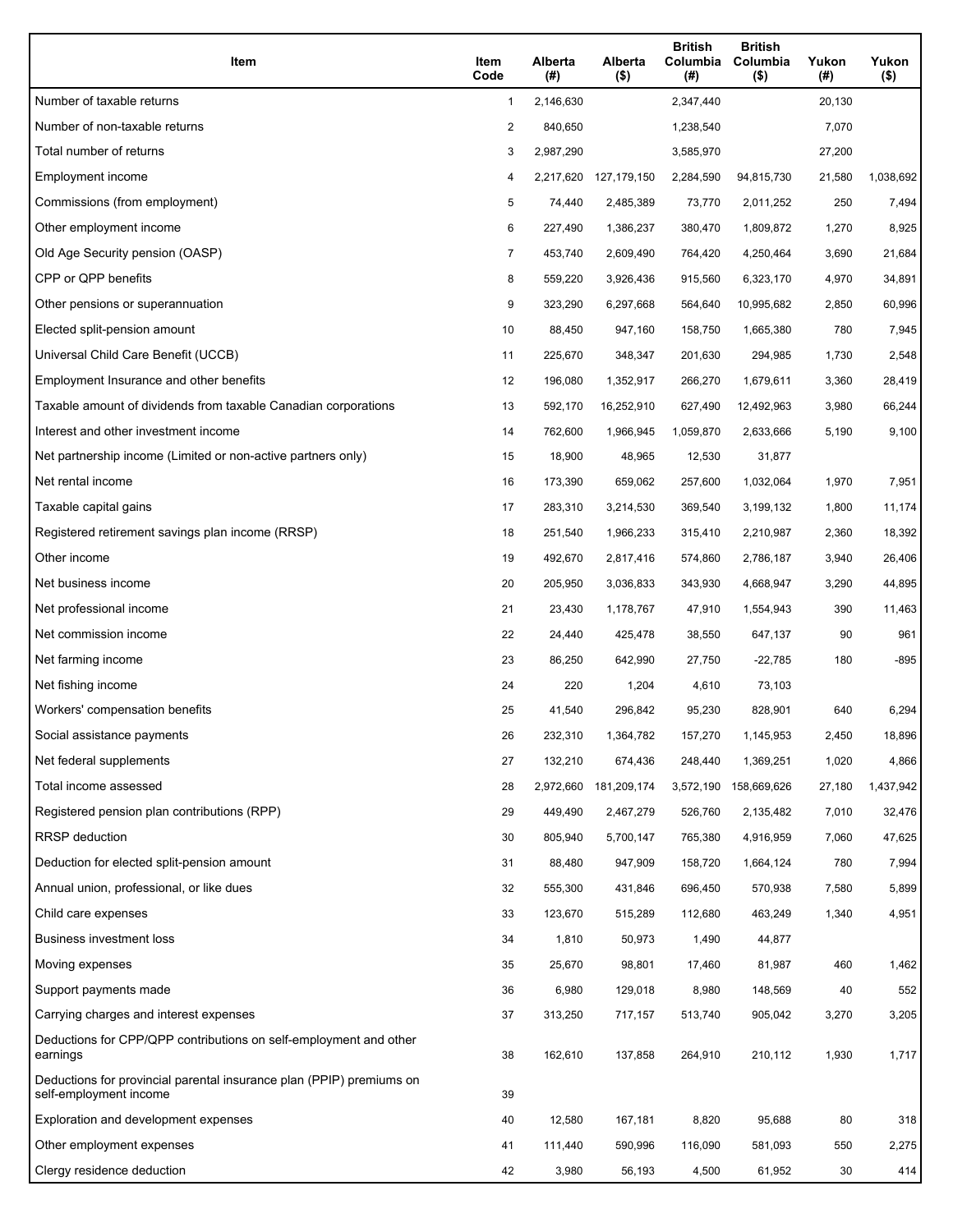| Item                                                              |    | Item Code Alberta (#) Alberta (\$) |             | <b>British</b><br>Columbia<br>(#) | <b>British</b><br>Columbia<br>$($ \$) | Yukon (#) Yukon (\$) |           |
|-------------------------------------------------------------------|----|------------------------------------|-------------|-----------------------------------|---------------------------------------|----------------------|-----------|
| Other deductions                                                  | 43 | 64,080                             | 188,984     | 106,390                           | 250,454                               | 730                  | 913       |
| Total deductions before adjustments                               | 44 | 1,630,000                          | 12,201,910  | 1,918,810                         | 12,133,011                            | 16,100               | 109,877   |
| Social benefits repayment                                         | 45 | 66,710                             | 194,990     | 75,100                            | 219,421                               | 630                  | 1,531     |
| Net income after adjustments                                      | 46 | 2,962,960                          | 168,932,315 |                                   | 3,556,870 146,529,230                 | 27,080               | 1,327,615 |
| Canadian Forces personnel and police deduction                    | 47 | 310                                | 8,320       | 150                               | 2,905                                 |                      |           |
| Security options deductions                                       | 48 | 12,640                             | 608,341     | 6,880                             | 252,462                               |                      |           |
| Other payments deductions                                         | 49 | 298,450                            | 2,335,792   | 469,890                           | 3,344,271                             | 3,520                | 30,056    |
| Non-capital losses of other years                                 | 50 | 3,390                              | 35,819      | 6,920                             | 76,224                                | 40                   | 343       |
| Net capital losses of other years                                 | 51 | 69,010                             | 229,862     | 100,070                           | 325,865                               | 400                  | 822       |
| Capital gains deduction                                           | 52 | 13,230                             | 914,744     | 6,210                             | 434,143                               | 50                   | 2,927     |
| Northern residents deductions                                     | 53 | 108,200                            | 288,790     | 34,810                            | 100,949                               | 18,150               | 91,383    |
| Additional deductions                                             | 54 | 13,820                             | 56,105      | 30,780                            | 103,203                               | 120                  | 440       |
| Farming/fishing losses of prior years                             | 55 | 3,090                              | 34,458      | 1,520                             | 18,735                                |                      |           |
| Total deductions from net income                                  | 56 | 498,560                            | 4,514,524   | 636,860                           | 4,660,227                             | 20,280               | 127,011   |
| Taxable income assessed                                           | 57 | 2,927,990                          | 164,431,837 | 3,488,130                         | 141,881,485                           | 26,580               | 1,200,934 |
| Basic personal amount                                             | 58 | 2,987,210                          | 32,817,438  | 3,585,830                         | 39,387,636                            | 27,200               | 299,476   |
| Age amount                                                        | 59 | 418,290                            | 2,509,805   | 723,180                           | 4,408,387                             | 3,420                | 19,915    |
| Spouse or common-law partner amount                               | 60 | 252,120                            | 1,980,985   | 299,130                           | 2,233,370                             | 1,310                | 10,042    |
| Amount for eligible dependant                                     | 61 | 95,070                             | 1,005,415   | 106,840                           | 1,116,192                             | 1,350                | 14,147    |
| Amount for children 17 and under                                  | 62 | 458,530                            | 1,878,443   | 461,050                           | 1,760,103                             | 3,990                | 14,969    |
| Amount for infirm dependants age 18 or older                      | 63 | 890                                | 4,991       | 2,750                             | 11,933                                | 10                   | 81        |
| CPP or QPP contributions through employment                       | 64 | 1,954,150                          | 3,329,032   | 1,938,790                         | 2,955,862                             | 19,210               | 31,962    |
| CPP or QPP contributions on self-employment and other earnings    | 65 | 162,610                            | 137,858     | 264,910                           | 210,112                               | 1,930                | 1,717     |
| Employment Insurance premiums                                     | 66 | 1,903,000                          | 1,250,310   | 1,897,630                         | 1,129,094                             | 19,310               | 12,327    |
| PPIP premiums paid                                                | 67 |                                    |             |                                   |                                       |                      |           |
| PPIP premiums payable on employment income                        | 68 |                                    |             |                                   |                                       |                      |           |
| PPIP premiums payable on self-employment income                   | 69 |                                    |             |                                   |                                       |                      |           |
| Volunteer firefighters' amount                                    | 70 | 3,600                              | 10,806      | 4,630                             | 13,896                                | 140                  | 420       |
| Canada employment amount                                          | 71 | 2,187,750                          | 2,399,387   | 2,315,060                         | 2,486,571                             | 21,560               | 23,701    |
| Public transit amount                                             | 72 | 217,080                            | 126,537     | 243,030                           | 178,733                               | 550                  | 181       |
| Children's fitness amount                                         | 73 | 199,640                            | 115,398     | 208,800                           | 117,088                               | 1,660                | 859       |
| Children's arts amount                                            | 74 | 80,330                             | 43,947      | 96,460                            | 51,926                                | 640                  | 337       |
| Home buyers' amount                                               | 75 | 30,510                             | 138,546     | 18,790                            | 84,645                                | 260                  | 1,119     |
| Pension income amount                                             | 76 | 374,540                            | 713,329     | 647,980                           | 1,243,967                             | 3,360                | 6,465     |
| Caregiver amount                                                  | 77 | 18,190                             | 82,808      | 42,140                            | 237,792                               | 60                   | 298       |
| Disability amount                                                 | 78 | 59,360                             | 456,937     | 103,250                           | 794,597                               | 410                  | 3,147     |
| Disability amount transferred from a dependant                    | 79 | 23,080                             | 245,764     | 30,230                            | 303,028                               | 160                  | 1,631     |
| Interest paid on student loans                                    | 80 | 80,790                             | 43,625      | 79,630                            | 48,974                                | 700                  | 440       |
| Tuition, education, and textbook amounts                          | 81 | 216,220                            | 1,285,771   | 230,210                           | 1,314,064                             | 2,150                | 11,305    |
| Tuition, education, and textbook amounts transferred from a child | 82 | 58,370                             | 288,181     | 76,000                            | 372,613                               | 350                  | 1,802     |
| Amounts transferred from spouse or common-law partner             | 83 | 104,900                            | 537,015     | 169,030                           | 857,225                               | 670                  | 3,141     |
| Medical expenses                                                  | 84 | 328,200                            | 847,992     | 462,950                           | 1,398,109                             | 1,640                | 3,718     |
| Total tax credits on personal amounts                             | 85 | 2,987,250                          | 7,837,918   | 3,585,870                         | 9,407,811                             | 27,200               | 69,484    |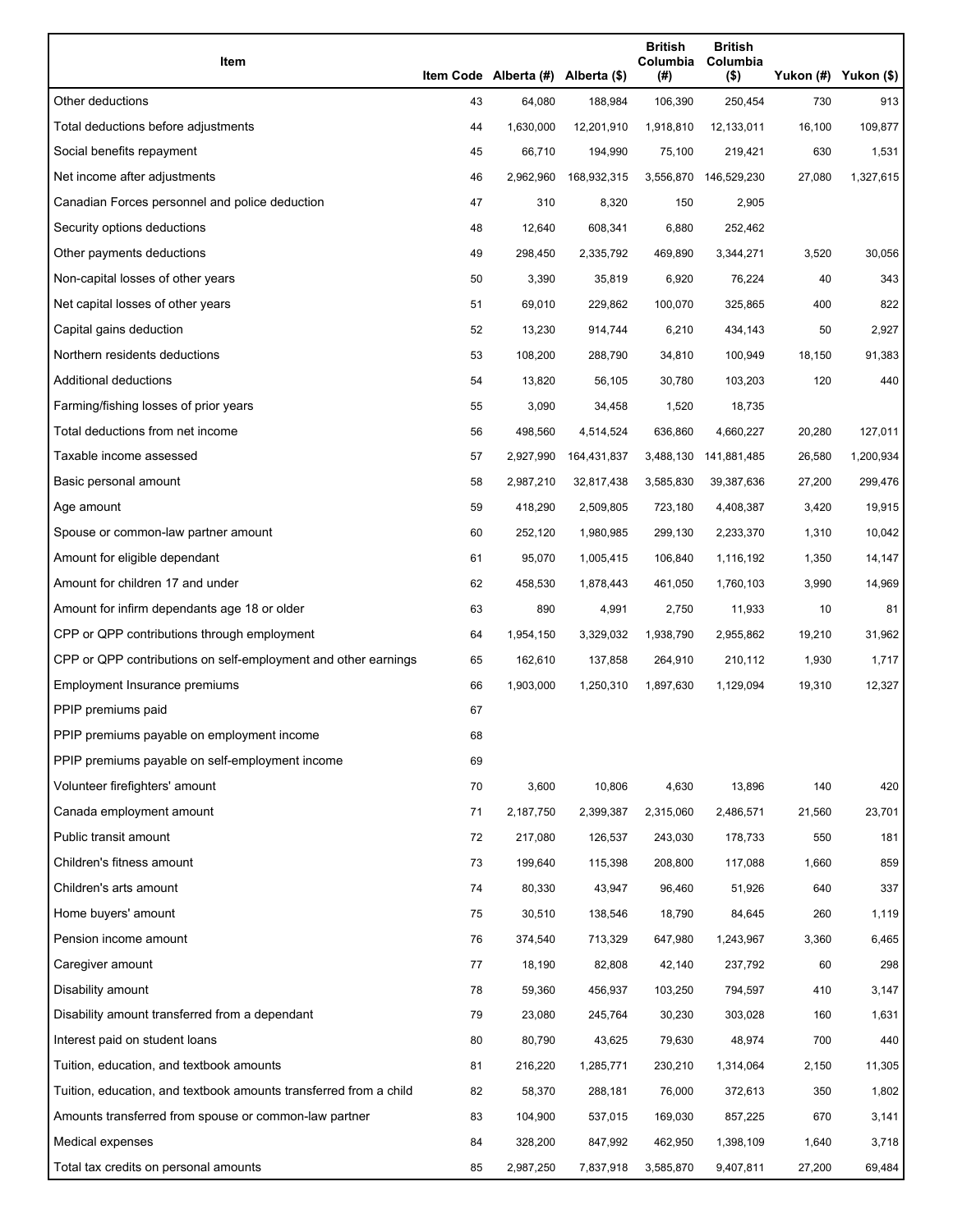|                                                     |     |                                    |            | <b>British</b>   | <b>British</b>      |        |                      |
|-----------------------------------------------------|-----|------------------------------------|------------|------------------|---------------------|--------|----------------------|
| <b>Item</b>                                         |     | Item Code Alberta (#) Alberta (\$) |            | Columbia<br>(# ) | Columbia<br>$($ \$) |        | Yukon (#) Yukon (\$) |
| Allowable charitable donations and government gifts | 86  | 661,560                            | 1,592,708  | 718,510          | 1,398,317           | 5,030  | 6,538                |
| Eligible cultural and ecological gifts              | 87  | 600                                | 5,818      | 740              | 7,125               |        |                      |
| Total tax credit on donations and gifts             | 88  | 659,690                            | 449,771    | 716,930          | 392,492             | 5,020  | 1,793                |
| Total federal non-refundable tax credits            | 89  | 2,987,250                          | 8,287,690  | 3,585,870        | 9,800,304           | 27,200 | 71,277               |
| Federal dividend tax credit                         | 90  | 546,660                            | 2,203,241  | 548,160          | 1,686,014           | 3,730  | 9,104                |
| Overseas employment tax credit                      | 91  | 1,290                              | 14,525     | 690              | 6,166               |        |                      |
| Minimum tax carryover                               | 92  | 8,900                              | 23,677     | 7,370            | 19,293              | 40     | 107                  |
| Basic federal tax                                   | 93  | 2,082,740                          | 22,797,487 | 2,209,010        | 16,009,920          | 19,580 | 141,927              |
| Federal Foreign Tax Credit                          | 94  | 157,410                            | 170,857    | 207,220          | 201,335             | 970    | 437                  |
| Federal Political contribution tax credit           | 95  | 19,610                             | 3,469      | 24,830           | 4,072               | 410    | 85                   |
| <b>Investment Tax Credit</b>                        | 96  | 3,530                              | 4,735      | 3,430            | 8,985               | 20     | 42                   |
| Labour-sponsored funds tax credit                   | 97  | 40                                 | 16         | 400              | 211                 |        |                      |
| Alternative minimum tax payable                     | 98  | 8,980                              | 33,921     | 5,630            | 25,646              | 30     | 122                  |
| Net federal tax                                     | 99  | 2,077,790                          | 22,630,153 | 2,200,550        | 15,803,281          | 19,550 | 141,369              |
| CPP contributions on self-employment                | 100 | 162,620                            | 275,719    | 264,910          | 420,228             | 1,930  | 3,433                |
| Social Benefits repayment                           | 101 | 66,710                             | 194,990    | 75,100           | 219,421             | 630    | 1,531                |
| <b>Net Provincial Tax</b>                           | 102 | 1,871,460                          | 9,531,543  | 2,069,500        | 6,813,575           | 19,500 | 63,328               |
| Total tax payable                                   | 103 | 2,146,630                          | 32,632,648 | 2,347,440        | 23,256,947          | 20,130 | 216,511              |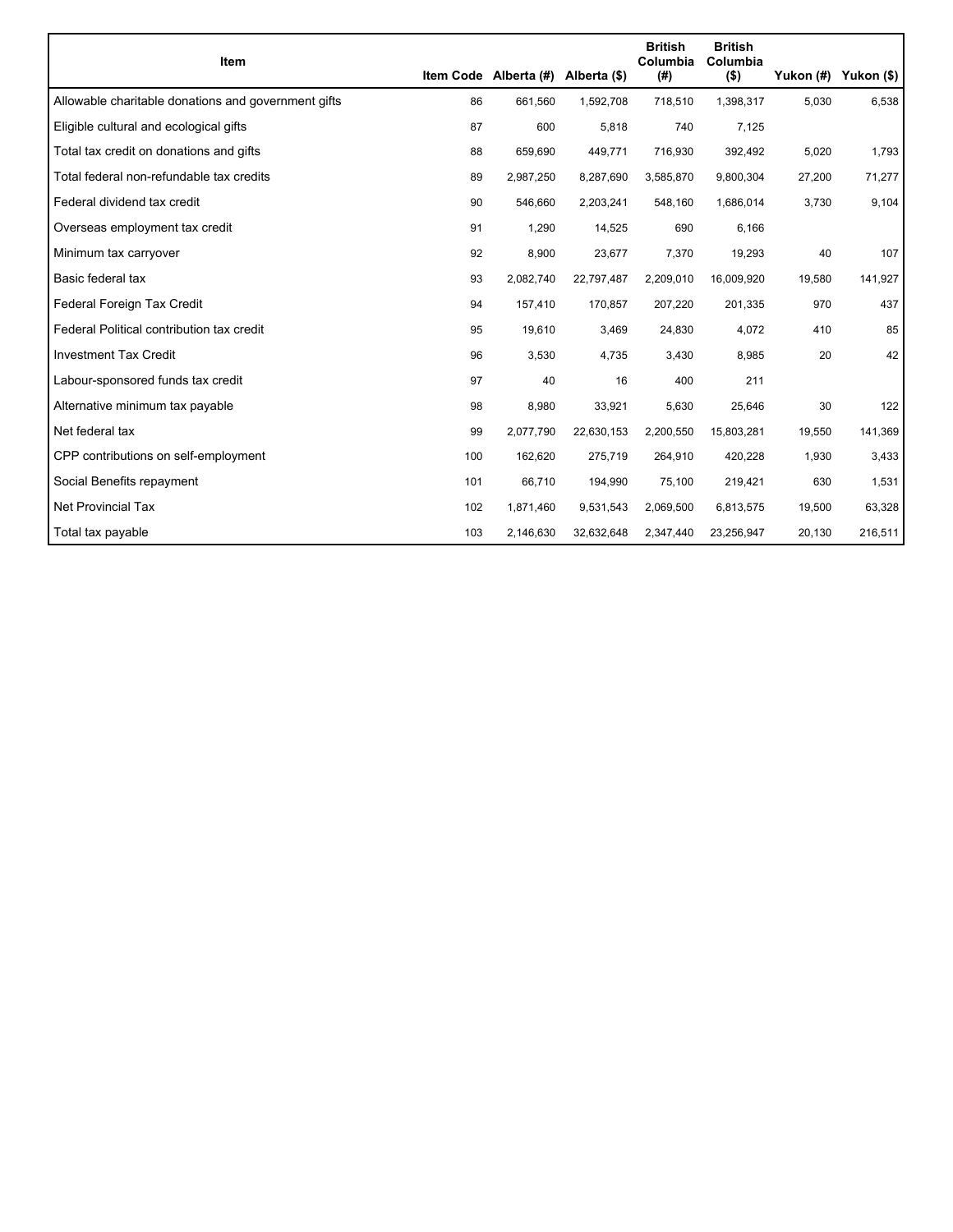| Item                                                                                           | Item<br>Code   | Territories<br>(#) | Northwest Northwest<br><b>Territories</b><br>$($ \$) | <b>Nunavut</b><br>(#) | <b>Nunavut</b><br>$($ \$) | Outside<br>Canada<br>(#) | Outside<br>Canada<br>$($ \$) |
|------------------------------------------------------------------------------------------------|----------------|--------------------|------------------------------------------------------|-----------------------|---------------------------|--------------------------|------------------------------|
| Number of taxable returns                                                                      | $\mathbf{1}$   | 21,260             |                                                      | 11,240                |                           | 57,980                   |                              |
| Number of non-taxable returns                                                                  | 2              | 10,180             |                                                      | 9,460                 |                           | 85,920                   |                              |
| Total number of returns                                                                        | 3              | 31,440             |                                                      | 20,700                |                           | 143,900                  |                              |
| Employment income                                                                              | 4              | 26,510             | 1,513,591                                            | 17,600                | 831,330                   |                          | 85,200 2,881,030             |
| Commissions (from employment)                                                                  | 5              | 280                | 8,370                                                | 30                    | 155                       | 280                      | 3,899                        |
| Other employment income                                                                        | 6              | 970                | 7,795                                                | 300                   | 2,022                     | 3,360                    | 110,326                      |
| Old Age Security pension (OASP)                                                                | $\overline{7}$ | 2,770              | 16,090                                               | 1,250                 | 7,259                     | 20,080                   | 73,940                       |
| CPP or QPP benefits                                                                            | 8              | 3,970              | 25,627                                               | 1,900                 | 10,743                    | 24,230                   | 109,303                      |
| Other pensions or superannuation                                                               | 9              | 1,780              | 43,165                                               | 740                   | 13,134                    | 6,580                    | 83,600                       |
| Elected split-pension amount                                                                   | 10             | 520                | 6,118                                                | 210                   | 1,622                     | 30                       | 347                          |
| Universal Child Care Benefit (UCCB)                                                            | 11             | 2,850              | 4,214                                                | 3,510                 | 5,614                     | 260                      | 415                          |
| Employment Insurance and other benefits                                                        | 12             | 3,180              | 27,699                                               | 2,120                 | 18,057                    | 2,400                    | 13,894                       |
| Taxable amount of dividends from taxable Canadian corporations                                 | 13             | 2,430              | 35,453                                               | 750                   | 13,431                    | 710                      | 2,822                        |
| Interest and other investment income                                                           | 14             | 3,970              | 5,638                                                | 1,190                 | 1,293                     | 1,290                    | 2,259                        |
| Net partnership income (Limited or non-active partners only)                                   | 15             | 30                 | 235                                                  |                       |                           | 14,160                   | 3,418                        |
| Net rental income                                                                              | 16             | 1,170              | 3,459                                                | 450                   | 1,456                     | 630                      | 1,254                        |
| Taxable capital gains                                                                          | 17             | 1,260              | 5,963                                                | 350                   | 2,475                     | 15,800                   | 516,069                      |
| Registered retirement savings plan income (RRSP)                                               | 18             | 2,700              | 18,605                                               | 1,010                 | 6,545                     | 1,810                    | 21,114                       |
| Other income                                                                                   | 19             | 5,470              | 22,649                                               | 2,300                 | 13,450                    | 3,190                    | 63,750                       |
| Net business income                                                                            | 20             | 1,850              | 28,301                                               | 770                   | 7,720                     | 6,330                    | 151,513                      |
| Net professional income                                                                        | 21             | 240                | 10,673                                               | 110                   | 6,918                     | 2,200                    | 83,213                       |
| Net commission income                                                                          | 22             | 80                 | 832                                                  | 30                    | 45                        | 120                      | 2,908                        |
| Net farming income                                                                             | 23             | 30                 | 241                                                  | 10                    | $-105$                    | 340                      | 1,478                        |
| Net fishing income                                                                             | 24             |                    |                                                      | 90                    | 2,531                     | 10                       | $-4,701$                     |
| Workers' compensation benefits                                                                 | 25             | 570                | 4,599                                                | 370                   | 1,860                     | 70                       | 315                          |
| Social assistance payments                                                                     | 26             | 3,650              | 19,315                                               | 5,750                 | 34,436                    | 40                       | 240                          |
| Net federal supplements                                                                        | 27             | 1,190              | 6,760                                                | 570                   | 3,012                     | 40                       | 271                          |
| Total income assessed                                                                          | 28             | 31,320             | 1,815,900                                            | 20,640                | 985,063                   | 141,850                  | 4,122,893                    |
| Registered pension plan contributions (RPP)                                                    | 29             | 9,160              | 48,290                                               | 5,240                 | 27,579                    | 6,400                    | 36,453                       |
| <b>RRSP</b> deduction                                                                          | 30             | 7,660              | 48,345                                               | 2,470                 | 18,664                    | 2,370                    | 18,570                       |
| Deduction for elected split-pension amount                                                     | 31             | 530                | 6,248                                                | 220                   | 1,980                     | 30                       | 266                          |
| Annual union, professional, or like dues                                                       | 32             | 9,510              | 9,399                                                | 7,200                 | 6,005                     | 4,700                    | 3,662                        |
| Child care expenses                                                                            | 33             | 1,380              | 7,055                                                | 590                   | 2,488                     | 250                      | 1,047                        |
| <b>Business investment loss</b>                                                                | 34             |                    |                                                      |                       |                           | 10                       | 109                          |
| Moving expenses                                                                                | 35             | 370                | 1,160                                                | 150                   | 611                       | 50                       | 229                          |
| Support payments made                                                                          | 36             | 50                 | 851                                                  | 30                    | 563                       | 130                      | 3,365                        |
| Carrying charges and interest expenses                                                         | 37             | 890                | 3,042                                                | 250                   | 619                       | 1,040                    | 2,162                        |
| Deductions for CPP/QPP contributions on self-employment and other<br>earnings                  | 38             | 1,100              | 1,013                                                | 420                   | 318                       | 120                      | 96                           |
| Deductions for provincial parental insurance plan (PPIP) premiums on<br>self-employment income | 39             |                    |                                                      |                       |                           |                          |                              |
| Exploration and development expenses                                                           | 40             |                    |                                                      |                       |                           | 9,700                    | 33,630                       |
| Other employment expenses                                                                      | 41             | 440                | 1,509                                                | 120                   | 284                       | 620                      | 2,370                        |
| Clergy residence deduction                                                                     | 42             | 50                 | 572                                                  | 10                    | 146                       | 40                       | 359                          |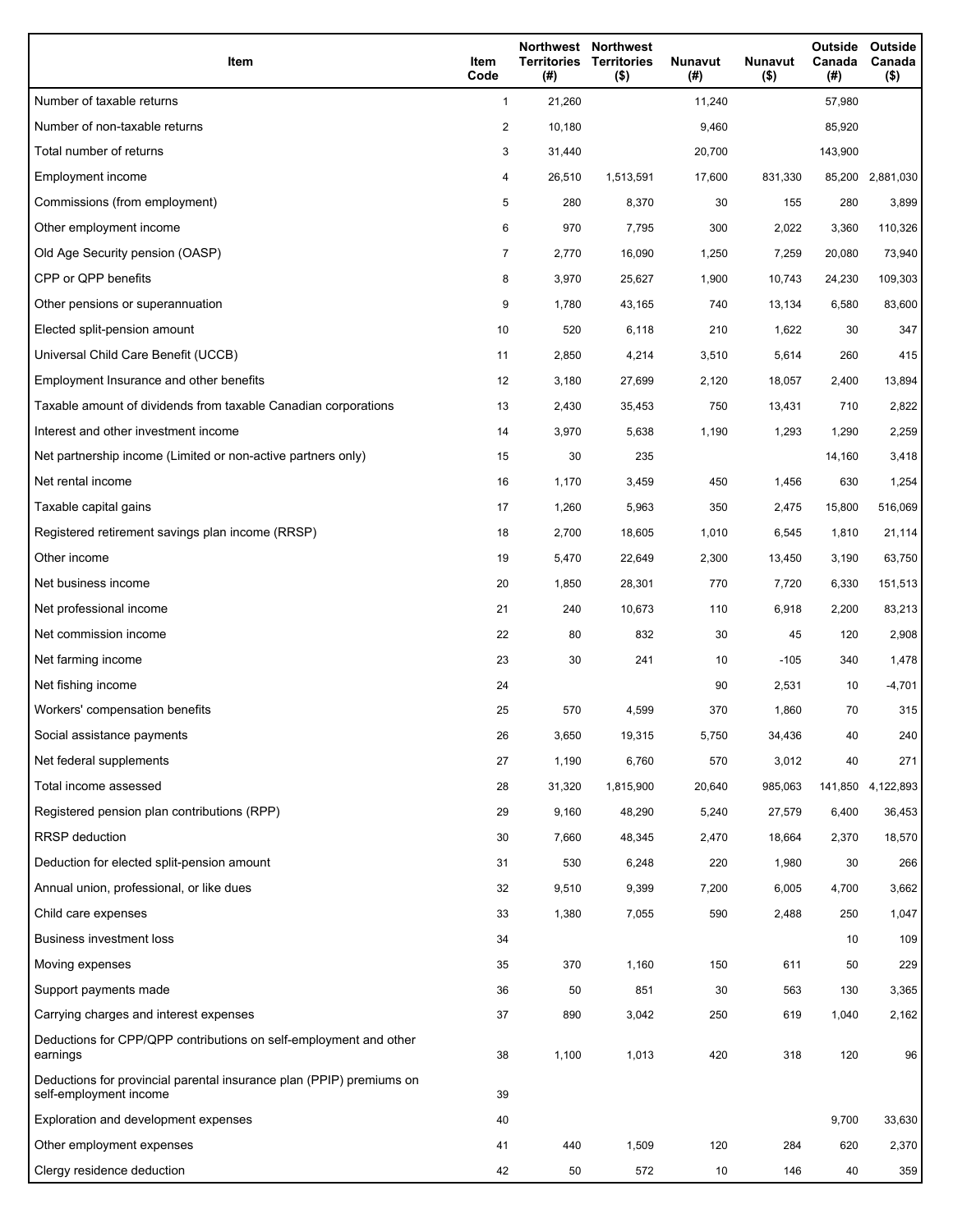| Item                                                              | <b>Item Code</b> | <b>Territories</b><br>(#) | Northwest Northwest<br><b>Territories</b><br>$($ \$) |        | Nunavut (#) Nunavut (\$) | Outside<br>Canada<br>(#) | Outside<br>Canada<br>$($ \$) |
|-------------------------------------------------------------------|------------------|---------------------------|------------------------------------------------------|--------|--------------------------|--------------------------|------------------------------|
| Other deductions                                                  | 43               | 790                       | 1,047                                                | 480    | 633                      | 2,500                    | 211,139                      |
| Total deductions before adjustments                               | 44               | 17,140                    | 128,824                                              | 9,950  | 60,347                   | 23,660                   | 313,534                      |
| Social benefits repayment                                         | 45               | 630                       | 1,735                                                | 310    | 923                      | 80                       | 115                          |
| Net income after adjustments                                      | 46               | 31,260                    | 1,686,031                                            | 20,630 | 923,876                  | 134,260                  | 3,848,798                    |
| Canadian Forces personnel and police deduction                    | 47               |                           |                                                      |        |                          | 20                       | 520                          |
| Security options deductions                                       | 48               |                           |                                                      |        |                          | 540                      | 37,892                       |
| Other payments deductions                                         | 49               | 4,430                     | 30,733                                               | 6,140  | 39,365                   | 130                      | 825                          |
| Non-capital losses of other years                                 | 50               |                           |                                                      |        |                          | 520                      | 1,749                        |
| Net capital losses of other years                                 | 51               | 280                       | 675                                                  | 60     | 89                       | 360                      | 2,708                        |
| Capital gains deduction                                           | 52               | 30                        | 1,741                                                |        |                          |                          |                              |
| Northern residents deductions                                     | 53               | 18,040                    | 99,817                                               | 9,180  | 54,583                   | 80                       | 157                          |
| <b>Additional deductions</b>                                      | 54               | 30                        | 310                                                  | 10     | 123                      | 36,910                   | 474,613                      |
| Farming/fishing losses of prior years                             | 55               |                           |                                                      |        |                          | 20                       | 397                          |
| Total deductions from net income                                  | 56               | 21,290                    | 133,612                                              | 13,750 | 94,988                   | 38,370                   | 519,010                      |
| Taxable income assessed                                           | 57               | 30,520                    | 1,552,684                                            | 19,610 | 829,218                  | 105,170                  | 3,376,430                    |
| Basic personal amount                                             | 58               | 31,440                    | 346,199                                              | 20,700 | 228,358                  | 76,260                   | 841,637                      |
| Age amount                                                        | 59               | 2,430                     | 14,677                                               | 1,060  | 6,745                    | 23,970                   | 160,756                      |
| Spouse or common-law partner amount                               | 60               | 1,970                     | 15,789                                               | 2,490  | 19,543                   | 31,050                   | 328,705                      |
| Amount for eligible dependant                                     | 61               | 1,730                     | 18,584                                               | 1,810  | 19,667                   | 4,350                    | 47,983                       |
| Amount for children 17 and under                                  | 62               | 5,510                     | 22,239                                               | 5,700  | 27,134                   | 3,540                    | 14,775                       |
| Amount for infirm dependants age 18 or older                      | 63               |                           |                                                      |        |                          | 30                       | 260                          |
| CPP or QPP contributions through employment                       | 64               | 22,610                    | 39,236                                               | 13,740 | 21,266                   | 50,720                   | 44,938                       |
| CPP or QPP contributions on self-employment and other earnings    | 65               | 1,100                     | 1,013                                                | 420    | 318                      | 120                      | 96                           |
| Employment Insurance premiums                                     | 66               | 23,390                    | 15,222                                               | 14,880 | 8,552                    | 52,050                   | 19,867                       |
| PPIP premiums paid                                                | 67               |                           |                                                      |        |                          | 70                       | 11                           |
| PPIP premiums payable on employment income                        | 68               |                           |                                                      |        |                          | 30                       | 8                            |
| PPIP premiums payable on self-employment income                   | 69               |                           |                                                      |        |                          |                          |                              |
| Volunteer firefighters' amount                                    | 70               | 170                       | 495                                                  |        |                          |                          |                              |
| Canada employment amount                                          | 71               | 25,820                    | 28,171                                               | 17,020 | 18,220                   | 47,170                   | 52,270                       |
| Public transit amount                                             | 72               | 410                       | 127                                                  | 80     | 26                       | 1,020                    | 572                          |
| Children's fitness amount                                         | 73               | 1,660                     | 870                                                  | 330    | 126                      | 410                      | 251                          |
| Children's arts amount                                            | 74               | 510                       | 249                                                  | 60     | 21                       | 240                      | 125                          |
| Home buyers' amount                                               | 75               | 230                       | 1,048                                                | 80     | 348                      | 10                       | 53                           |
| Pension income amount                                             | 76               | 2,140                     | 4,109                                                | 910    | 1,722                    | 6,720                    | 12,413                       |
| Caregiver amount                                                  | 77               | 90                        | 526                                                  | 20     | 125                      | 60                       | 396                          |
| Disability amount                                                 | 78               | 400                       | 3,037                                                | 100    | 755                      | 300                      | 2,302                        |
| Disability amount transferred from a dependant                    | 79               | 190                       | 1,913                                                | 70     | 744                      | 30                       | 266                          |
| Interest paid on student loans                                    | 80               | 940                       | 557                                                  | 350    | 274                      | 320                      | 291                          |
| Tuition, education, and textbook amounts                          | 81               | 2,420                     | 14,349                                               | 1,010  | 5,991                    | 1,180                    | 8,947                        |
| Tuition, education, and textbook amounts transferred from a child | 82               | 340                       | 1,720                                                | 100    | 627                      | 170                      | 843                          |
| Amounts transferred from spouse or common-law partner             | 83               | 730                       | 3,519                                                | 870    | 4,655                    | 1,520                    | 9,301                        |
| Medical expenses                                                  | 84               | 900                       | 2,163                                                | 260    | 576                      | 1,370                    | 5,342                        |
| Total tax credits on personal amounts                             | 85               | 31,440                    | 80,382                                               | 20,700 | 54,903                   | 86,340                   | 232,869                      |